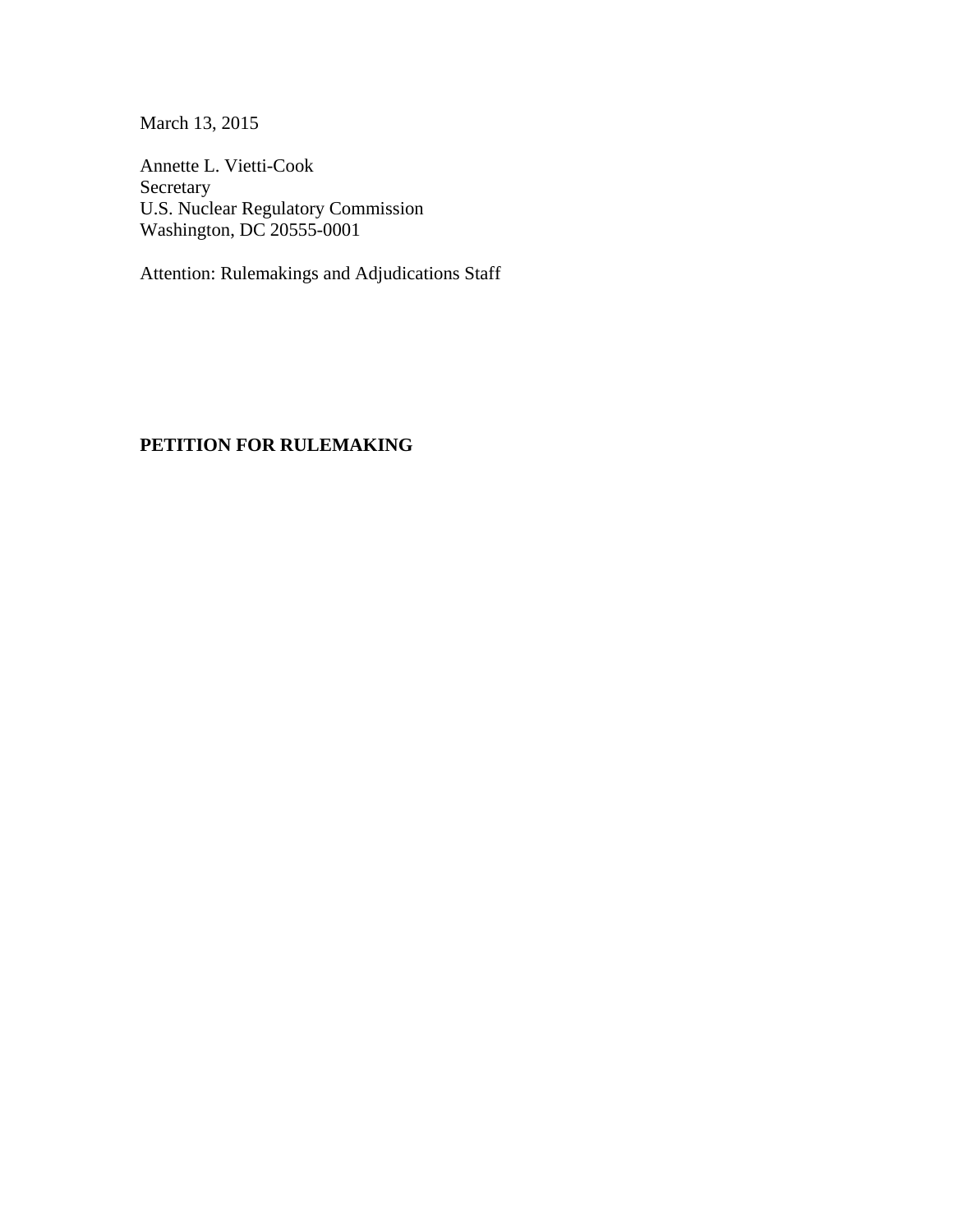### TABLE OF CONTENTS

| III.A. The Need for Nuclear Power Plants to Operate with In-Core Temperature-<br>Monitoring Devices Located at Different Elevations and Radial Positions throughout the |
|-------------------------------------------------------------------------------------------------------------------------------------------------------------------------|
| III.A.1. Boiling Water Reactors Need to Operate with In-Core Temperature-Monitoring                                                                                     |
| III.A.2. In-Core Temperature-Monitoring Devices Would Satisfy the Near-Term Task<br>Force Report on Insights from the Fukushima Dai-ichi Accident Recommendations for   |
| III.B. NRC Does Not Consider that Experimental Data Indicates that Core-Exit<br>Temperature Measurements Would Not Be an Adequate Indicator for Detecting               |
| Inadequate Core Cooling and Core Uncovery in a PWR Severe Accident11                                                                                                    |
|                                                                                                                                                                         |
|                                                                                                                                                                         |
| III.D.1. In-Core Thermocouples have Been Tested and Used in Nuclear Reactors for                                                                                        |
| III.D.2. GE Hitachi Nuclear Energy has Plans to Install In-Core Thermocouples in the                                                                                    |
| III.D.3. According to GE Hitachi Nuclear Energy Maintaining In-Core Thermocouples                                                                                       |
| III.D.4. Idaho National Laboratory Has Developed High-Temperature Irradiation-                                                                                          |
| IV. THE RATIONAL FOR THE PROPOSED REGULATION22                                                                                                                          |
|                                                                                                                                                                         |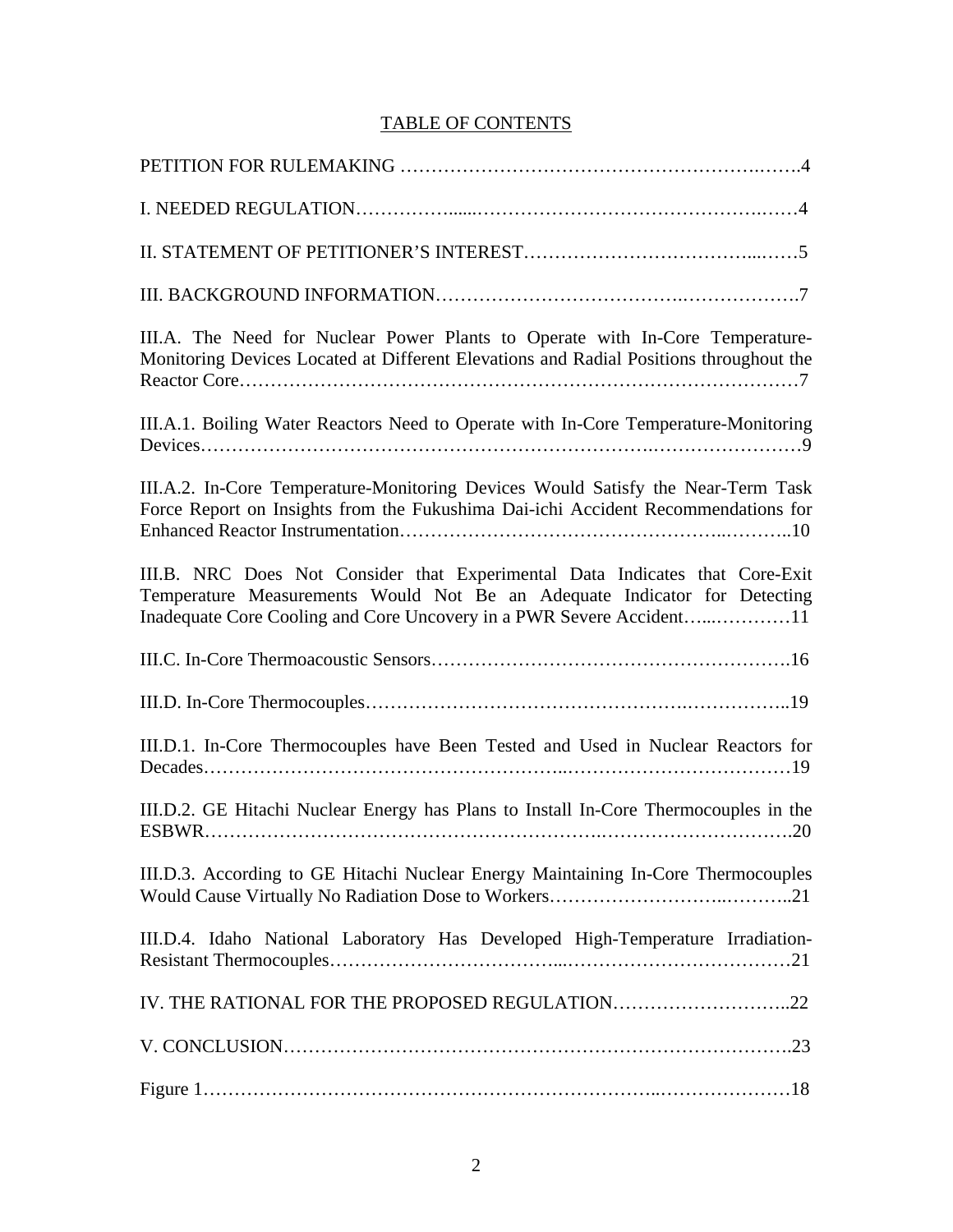- Appendix A Figure 1-1, Cross Section of a Gamma Thermometer
- Appendix B Table 7A-2, Worldwide Experience with Gamma Thermometers
- Appendix C Figure 7.2-8, Axial Distribution of LPRM Detectors
- Appendix D Figure 7.2-7, LPRM Locations in the Core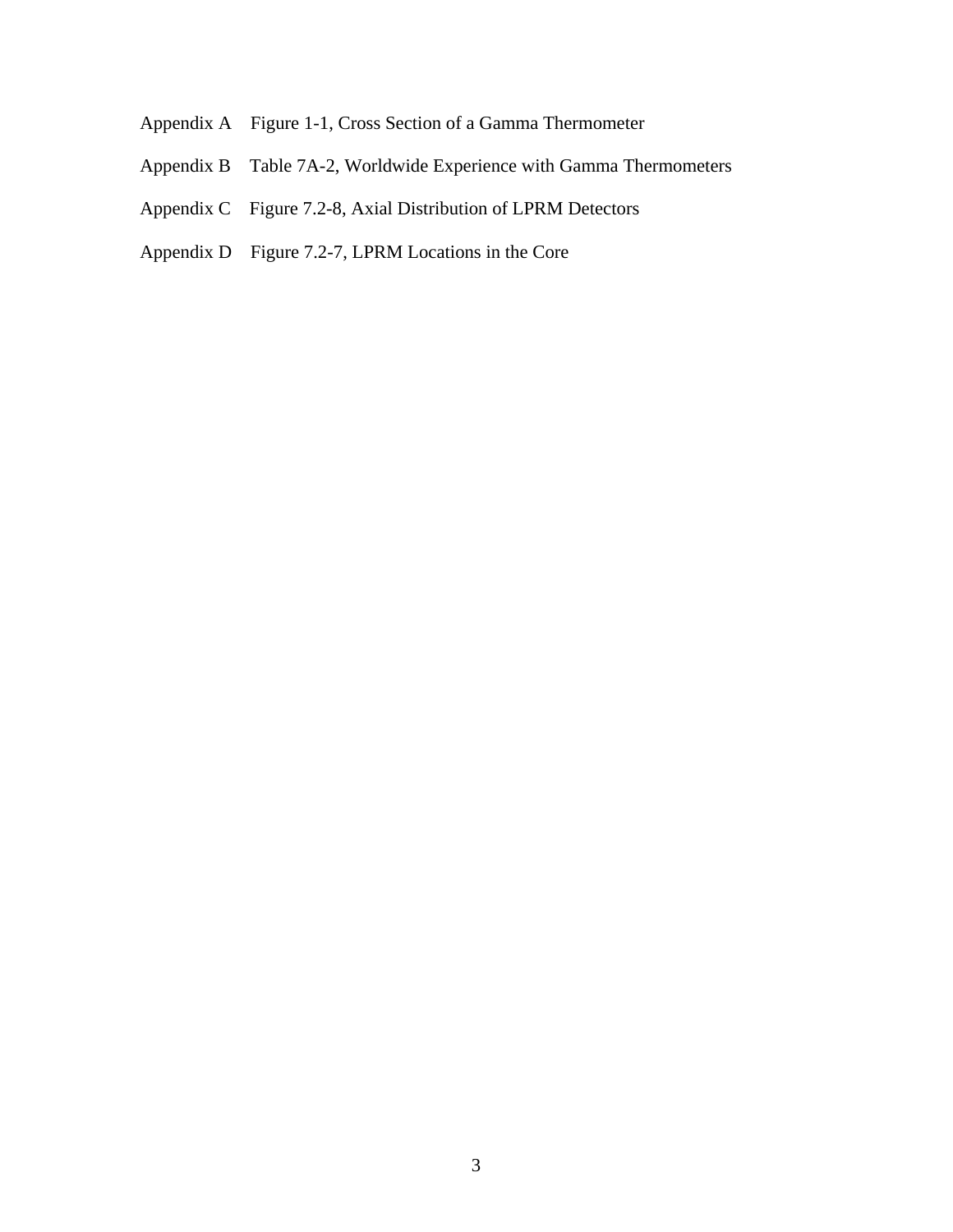Annette L. Vietti-Cook Secretary U.S. Nuclear Regulatory Commission Washington, DC 20555-0001

Attention: Rulemakings and Adjudications Staff

#### **PETITION FOR RULEMAKING**

#### **I. NEEDED REGULATION**

This petition for rulemaking is submitted pursuant to 10 C.F.R. § 2.802 by Mark Edward Leyse (hereinafter "Petitioner").

Petitioner requests that the United States Nuclear Regulatory Commission ("NRC") require all holders of operating licenses for nuclear power plants ("NPP") to operate NPPs with in-core temperature-monitoring devices (for example, thermoacoustic sensors<sup>1</sup> or thermocouples<sup>2</sup>) located at different elevations and radial positions throughout the reactor core in order to enable NPP operators to accurately measure a large range of in-core temperatures in steady-state and transient conditions.

In the event of a severe accident, in-core temperature-monitoring devices would enable NPP operators to accurately measure in-core temperatures, providing crucial information to help them track the progression of core damage and manage the accident; for example, indicating the correct time to transition from emergency operating procedures ("EOP") to implementing severe accident management guidelines ("SAMG").

Imposing a regulation that required improvements in monitoring in-core temperatures could actually increase the electrical production of NPPs. According to Michael Heibel, a technical program manager at Westinghouse, in steady-state conditions, thermoacoustic sensors—in-core temperature-monitoring devices—would enable NPP operators "to monitor the core much more accurately, allowing them to produce more electricity from the same amount of uranium."<sup>3</sup> And according to a 2013 Idaho National Laboratory ("INL") report, "[i]ntegrating [thermoacoustic] sensor systems

1

<sup>&</sup>lt;sup>1</sup> Thermoacoustic sensors are passive temperature measuring devices that do not require wiring or vessel penetrations.

<sup>&</sup>lt;sup>2</sup> Thermocouples are temperature measuring devices.

<sup>&</sup>lt;sup>3</sup> World Nuclear News, "Westinghouse to market fuel rod sensors by 2019," June 20, 2014. The quote from the article is attributed to statements of Michael Heibel, a technical program manager at Westinghouse.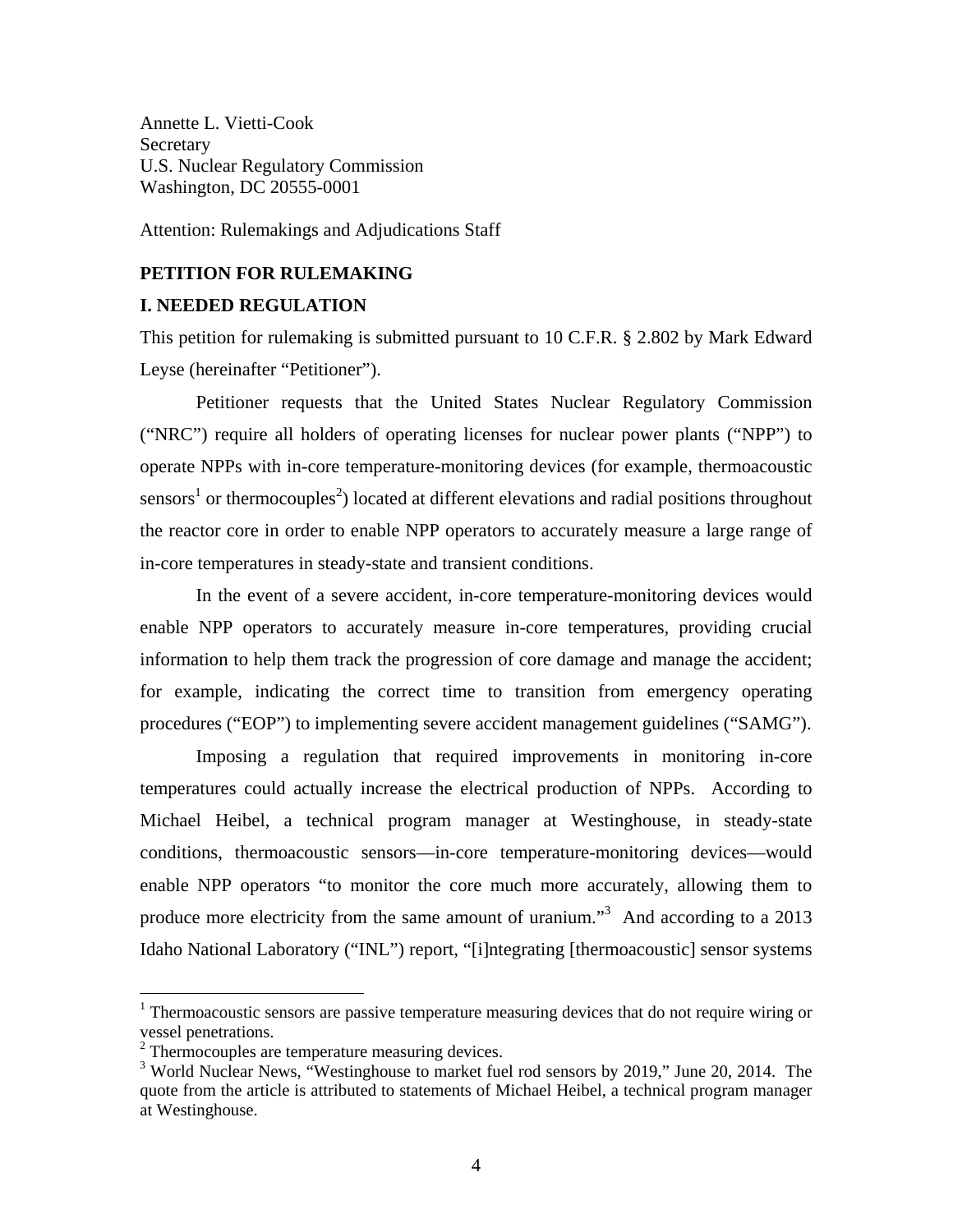along with the existing nuclear reactor instrumentation can prove to be a significant benefit for the nuclear industry."<sup>4</sup>

(This 10 C.F.R. § 2.802 petition for rulemaking is similar to a petition that Petitioner submitted, dated February 28, 2012, which NRC docketed as PRM-50-105.<sup>5</sup> This petition requests that temperature-monitoring devices be employed to accurately measure in-core temperatures (the type of device to be employed is not specified; albeit, thermoacoustic sensors and thermocouples are proposed as candidates), whereas PRM-50-105 *specifically* requested that thermocouples be employed for the task. This current petition discusses significant information not covered in PRM-50-105.)

#### **II. STATEMENT OF PETITIONER'S INTEREST**

 $\overline{a}$ 

On March 15, 2007, Petitioner submitted a 10 C.F.R. § 2.802 petition for rulemaking, PRM-50-84,<sup>6</sup> to NRC. PRM-50-84 requested: 1) that NRC make new regulations to help ensure licensees' compliance with 10 C.F.R. § 50.46(b) emergency core cooling systems ("ECCS") acceptance criteria and 2) to amend Appendix K to Part 50—ECCS Evaluation Models I(A)(1), "The Initial Stored Energy in the Fuel."

In 2008, NRC decided to consider the issues raised in PRM-50-84 in its rulemaking process.<sup>7</sup> And in 2009, NRC published "Performance-Based Emergency Core Cooling System Acceptance Criteria," which gave advanced notice of a proposed rulemaking, addressing four objectives: the fourth being the issues raised in PRM-50-84. $8$ In 2012, the NRC Commissioners voted unanimously to approve a proposed rulemaking—revisions to Section 50.46(b), which will become Section 50.46(c)—that was partly based on the safety issues Petitioner raised in PRM-50-84.<sup>9</sup>

<sup>&</sup>lt;sup>4</sup> James A. Smith, Dale K. Kotter, Idaho National Laboratory, "Synergistic Smart Fuel for In-Pile Nuclear Reactor Measurements," INL/CON-13-28098, October 2013.

 $<sup>5</sup>$  Mark Leyse, PRM-50-105, February 28, 2012 (ADAMS Accession No. ML12065A215).</sup>

<sup>6</sup> Mark Leyse, PRM-50-84, March 15, 2007 (ADAMS Accession No. ML070871368).

<sup>&</sup>lt;sup>7</sup> Federal Register, Vol. 73, No. 228, "Mark Edward Leyse; Consideration of Petition in Rulemaking Process," November 25, 2008, pp. 71564-71569.

<sup>&</sup>lt;sup>8</sup> Federal Register, Vol. 74, No. 155, "Performance-Based Emergency Core Cooling System Acceptance Criteria," August 13, 2009, pp. 40765-40776.

<sup>&</sup>lt;sup>9</sup> NRC, Commission Voting Record, Decision Item: SECY-12-0034, Proposed Rulemaking-10 CFR 50.46(c): Emergency Core Cooling System Performance During Loss-of-Coolant Accidents (RIN 3150-AH42), January 7, 2013, (ADAMS Accession No. ML13008A368).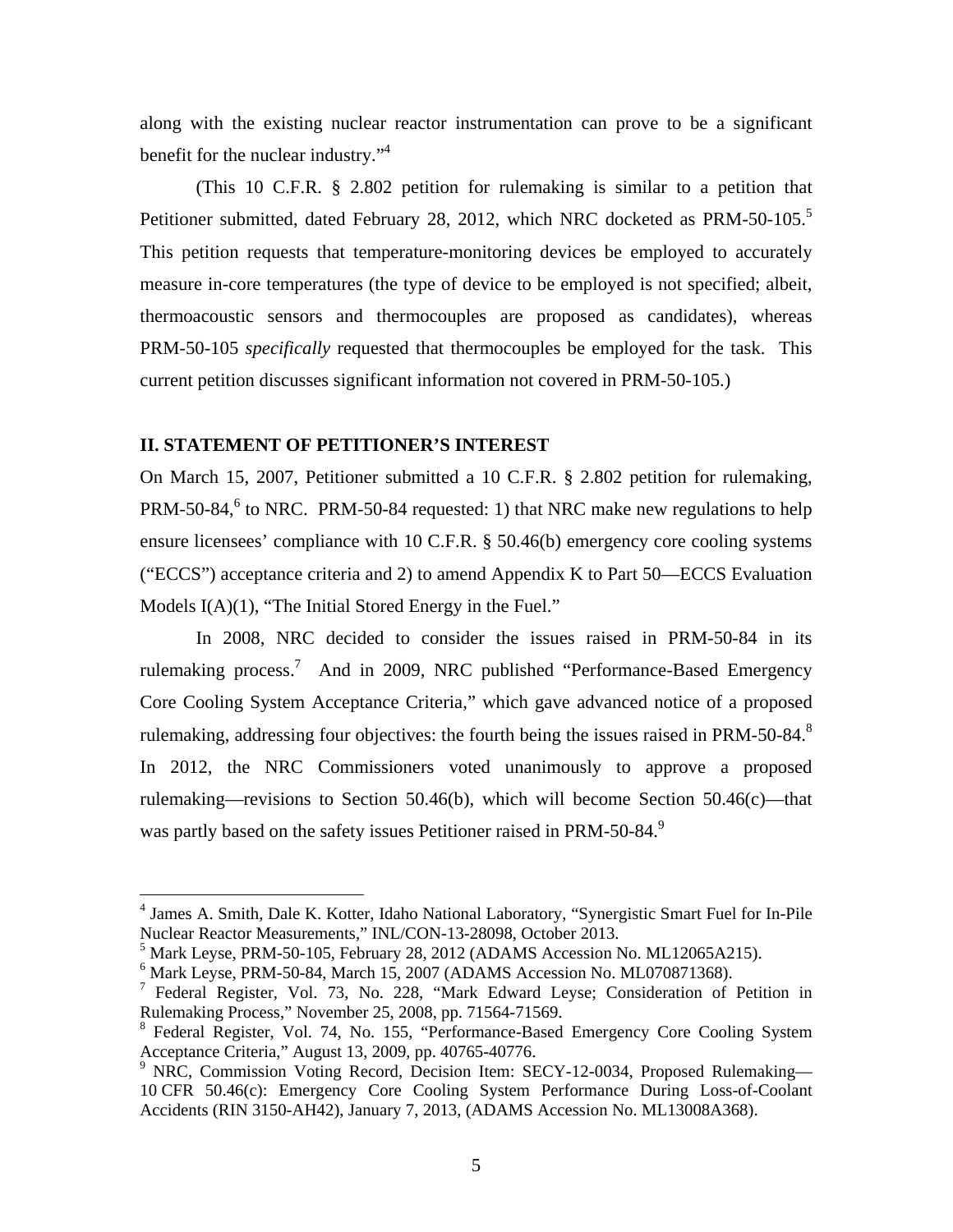Petitioner also coauthored a paper, "Considering the Thermal Resistance of Crud in LOCA Analysis," which was presented at the American Nuclear Society's 2009 Winter Meeting. $10$ 

Petitioner is submitting this 10 C.F.R. § 2.802 petition for rulemaking to NRC because it would help improve public and plant-worker safety if NPPs were required to operate with in-core temperature-monitoring devices (for example, thermoacoustic sensors or thermocouples) located at different elevations and radial positions throughout the reactor core in order to enable NPP operators to accurately measure a large range of in-core temperatures in steady-state and transient conditions. In the event of a severe accident, in-core temperature-monitoring devices would enable NPP operators to accurately measure in-core temperatures, providing crucial information to help them track the progression of core damage and manage the accident; for example, indicating the correct time to transition from EOPs to implementing SAMGs.

Imposing a regulation that required improvements in monitoring in-core temperatures could actually increase the electrical production of NPPs. According to Michael Heibel, a technical program manager at Westinghouse, in steady-state conditions, thermoacoustic sensors—in-core temperature-monitoring devices—would enable NPP operators "to monitor the core much more accurately, allowing them to produce more electricity from the same amount of uranium."<sup>11</sup> And according to a 2013 INL report, "[i]ntegrating [thermoacoustic] sensor systems along with the existing nuclear reactor instrumentation can prove to be a significant benefit for the nuclear industry."<sup>12</sup>

It is apparent that thermoacoustic sensors would be superior to thermocouples for accurately measuring a large range of in-core temperatures in steady-state and transient conditions, because they are passive devices that have no moving parts and do not require wiring or vessel penetrations in the reactor core.

<sup>&</sup>lt;sup>10</sup> Rui Hu, Mujid S. Kazimi, Mark E. Leyse, "Considering the Thermal Resistance of Crud in LOCA Analysis," American Nuclear Society, 2009 Winter Meeting, Washington, D.C., November 15-19, 2009.

<sup>&</sup>lt;sup>11</sup> World Nuclear News, "Westinghouse to market fuel rod sensors by 2019," June 20, 2014. The quote from the article is attributed to statements of Michael Heibel, a technical program manager at Westinghouse.

<sup>&</sup>lt;sup>12</sup> James A. Smith, Dale K. Kotter, Idaho National Laboratory, "Synergistic Smart Fuel for In-Pile Nuclear Reactor Measurements," INL/CON-13-28098, October 2013.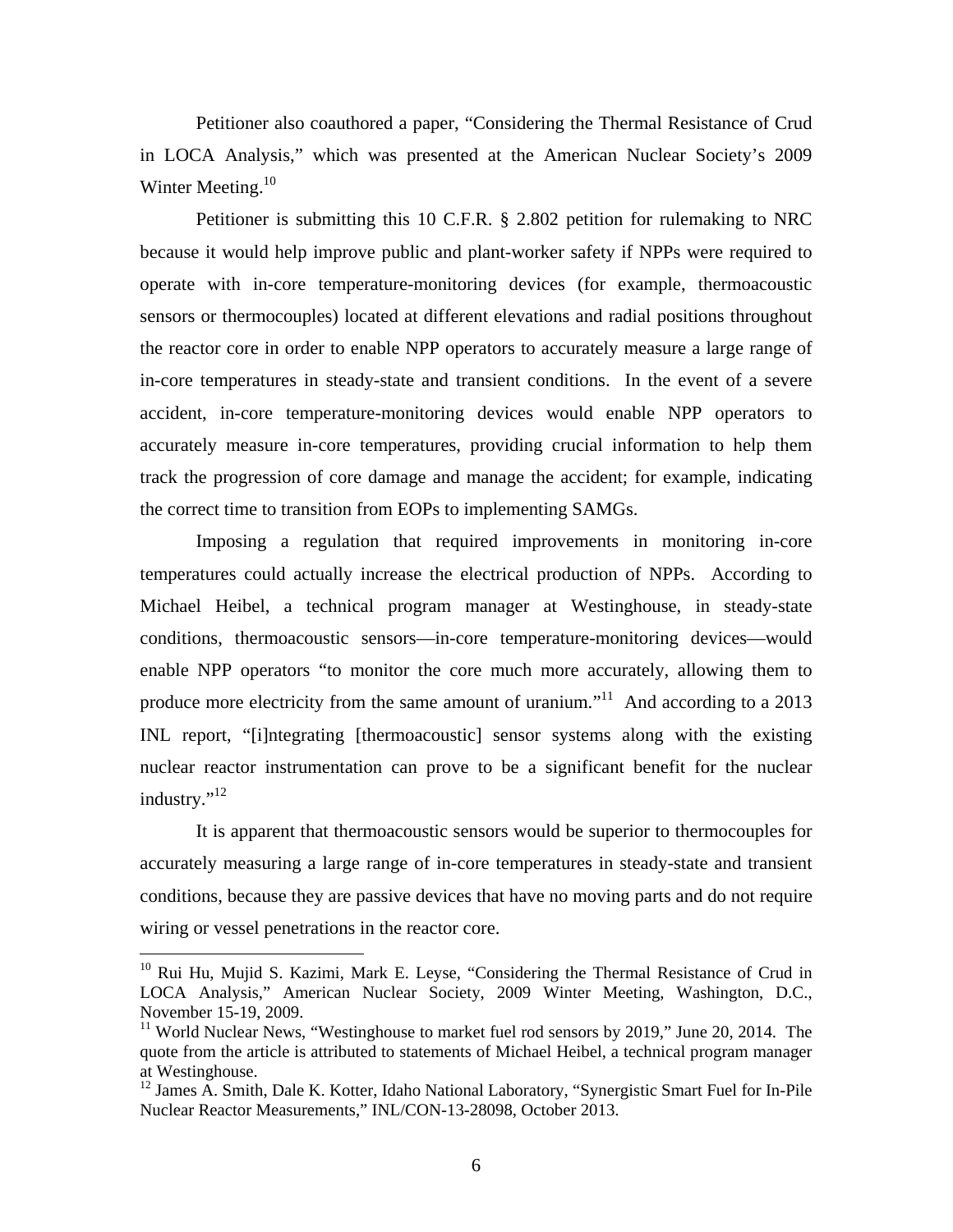#### **III. BACKGROUND INFORMATION**

# **III**.**A. The Need for Nuclear Power Plants to Operate with In-Core Temperature-Monitoring Devices Located at Different Elevations and Radial Positions throughout the Reactor Core**

In October 1979, the President's Commission on the Three Mile Island accident recommended that:

Equipment should be reviewed from the point of view of providing information to operators to help them prevent accidents and to cope with accidents when they occur. Included might be instruments that can provide proper warning and diagnostic information; for example, *the measurement of the full range of temperatures within the reactor vessel under normal and abnormal conditions*<sup>13</sup> [emphasis added].

In the last three-and-a-half decades, NRC has not implemented any regulations requiring that NPPs operate with in-core temperature-monitoring devices (for example, thermoacoustic sensors or thermocouples) located at different elevations and radial positions throughout the reactor core in order to enable NPP operators to accurately measure a large range of in-core temperatures in steady-state and transient conditions, which would help fulfill the 1979 President's Commission's recommendations. If another severe accident were to occur in the United States, NPP operators would not know what the in-core temperatures were during the progression of the accident. In a severe accident at a pressurized water reactor ("PWR"), core-exit thermocouples would be the primary tool that was used to detect inadequate core cooling and core uncovery.

(Boiling water reactors ("BWR")—discussed in Section III.A.1 of this petition do not rely on core-exit thermocouples to detect inadequate core cooling and core uncovery.)

In a PWR severe accident, in many cases, a predetermined core-exit temperature measurement (*e.g.*, 1200°F) would be used to signal the time for NPP operators to transition from EOPs to implementing SAMGs. For example, Westinghouse's probabilistic risk assessment for the AP1000 states:

As the core-exit gas temperature increases above 1200 degrees [Fahrenheit], the EOPs transition to a red path indicating inadequate core

<sup>&</sup>lt;sup>13</sup> John G. Kemeny *et al.*, "Report of the President's Commission on the Accident at Three Mile Island: The Need for Change: The Legacy of TMI," October 1979, p. 72.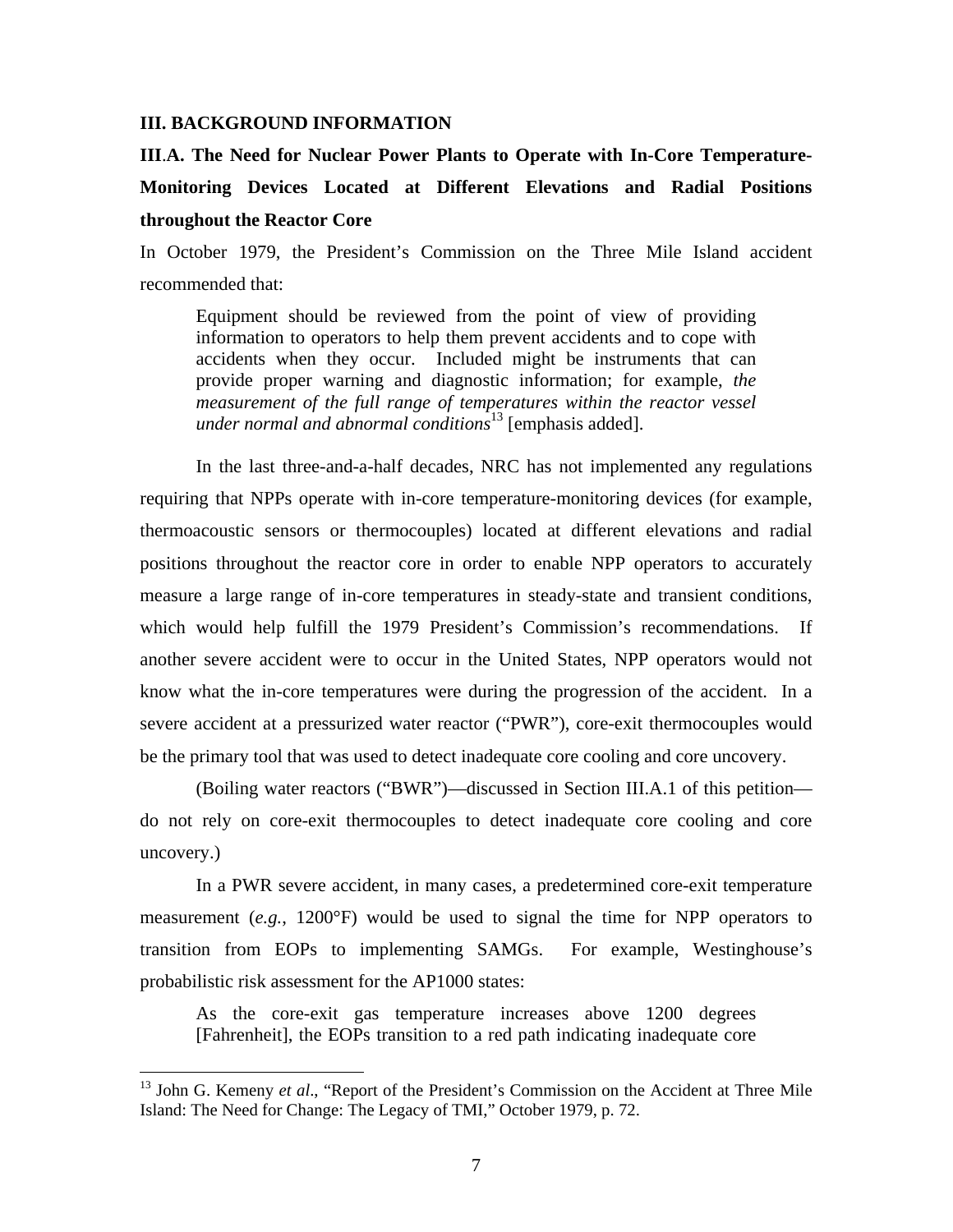cooling (FR-C.1). Upon entry into FR-C.1, the control room staff initiates actions to mitigate a severe accident by turning on the hydrogen igniters for hydrogen control and flooding the reactor cavity to prevent reactor pressure vessel failure.<sup>14</sup>

The problem with using a predetermined core-exit temperature measurement to signal the time for PWR operators to transition from EOPs to implementing SAMGs is that experimental data demonstrates that core-exit temperature ("CET") measurements have significant limitations: 1) "[t]he use of the CET measurements has limitations in detecting inadequate core cooling and core uncovery;" 2) "[t]he CET indication displays in all cases a significant delay (up to several 100 [seconds]);" and 3) "[t]he CET reading is always significantly lower (up to several 100 [Kelvin]) than the actual maximum cladding temperature."<sup>15</sup>

Furthermore, in a severe accident experiment, the LOFT LP-FP-2 experiment, in which maximum fuel cladding temperatures exceeded 3308°F, the melting point of Zircaloy,<sup>16</sup> there was a time period that the measured CET was more than 2000 $\degree$ F lower than the maximum measured fuel cladding temperatures.<sup>17</sup> The substantial temperature differences of more than 2000°F between the measured CETs and maximum measured fuel cladding temperatures observed in LOFT LP-FP-2 indicate the magnitude that such temperature differences could be in an actual PWR severe accident.

Unfortunately, despite the fact that "the nuclear industry developed SAMGs during the 1980s and 1990s in response to the [Three Mile Island] accident and followup activities," which "included extensive research and study (including several [probabilistic risk assessments]) on severe accidents and severe accident phenomena,"18 NRC and the

<sup>&</sup>lt;sup>14</sup> Westinghouse, "AP1000 Design Control Document," Rev. 19, Tier 2 Material, Chapter 19, "Probabilistic Risk Assessment," Appendix 19D, "Equipment Survivability Assessment," June 13, 2011, (ADAMS Accession No. ML11171A416), p. 19D-3.

<sup>&</sup>lt;sup>15</sup> Robert Prior *et al.*, OECD Nuclear Energy Agency, Committee on the Safety of Nuclear Installations, "Core Exit Temperature (CET) Effectiveness in Accident Management of Nuclear Power Reactor," NEA/CSNI/R(2010)9, November 26 2010, p. 128.

<sup>&</sup>lt;sup>16</sup> NRC, "Feasibility Study of a Risk-Informed Alternative to 10 CFR 50.46, Appendix K, and GDC 35," June 2001, (ADAMS Accession No. ML011800519), p. 3-1.

<sup>&</sup>lt;sup>17</sup> Robert Prior *et al.*, "Core Exit Temperature (CET) Effectiveness in Accident Management of Nuclear Power Reactor," pp. 49-50.

<sup>18</sup> Charles Miller *et al*., NRC, "Recommendations for Enhancing Reactor Safety in the 21st Century: The Near-Term Task Force Review of Insights from the Fukushima Dai-ichi Accident," SECY-11-0093, July 12, 2011, (ADAMS Accession No. ML111861807), p. 47.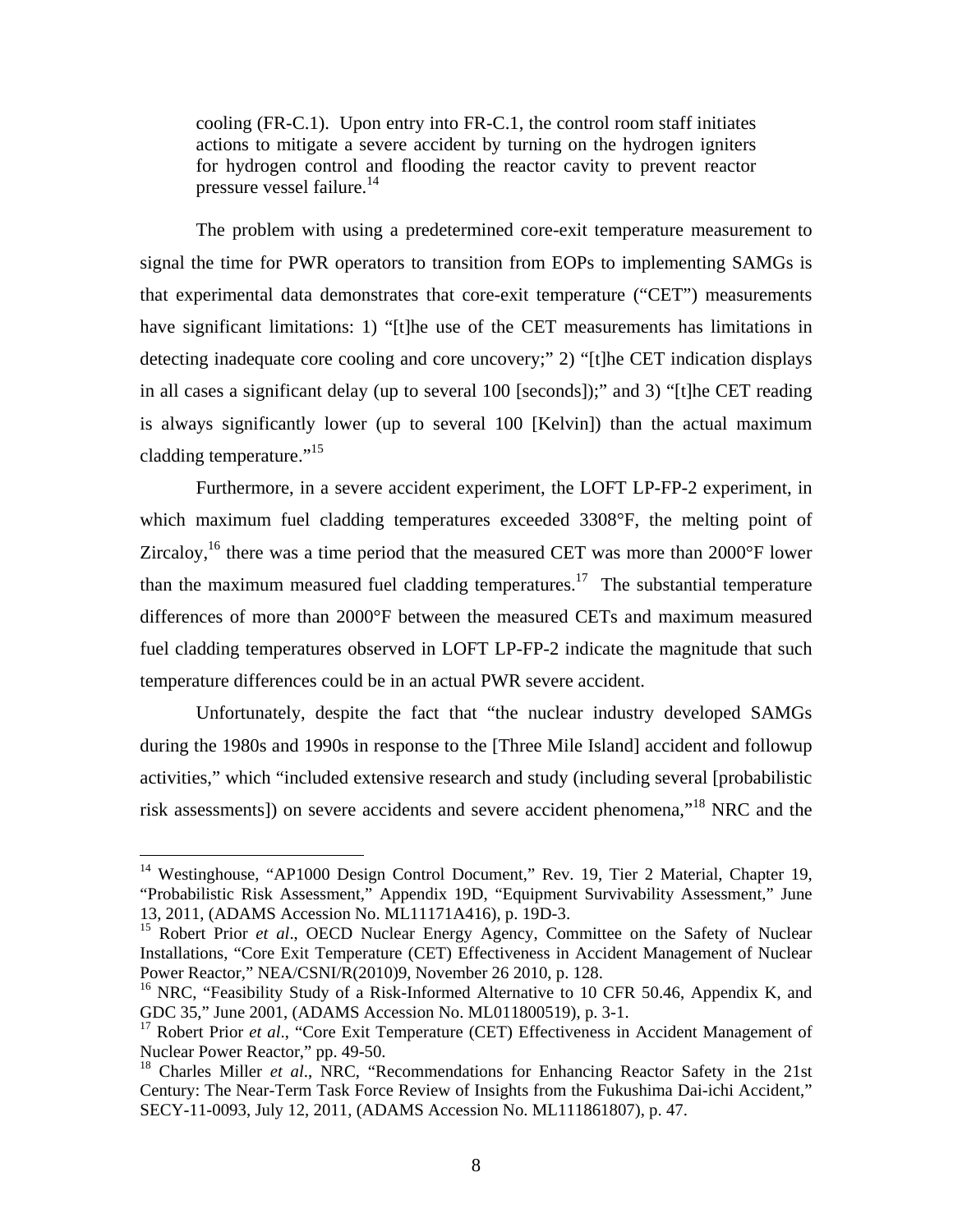nuclear industry have ignored experimental data demonstrating that CET measurements have significant limitations. And ignored the 1979 President's Commission's recommendations that NPPs have "instruments that can provide proper warning and diagnostic information; for example, the measurement of the full range of temperatures within the reactor vessel under normal and abnormal conditions."<sup>19</sup>

### **III.A.1. Boiling Water Reactors Need to Operate with In-Core Temperature-Monitoring Devices**

Core-exit thermocouples are not installed in BWRs.<sup>20</sup> In the event of a severe accident, BWR plant operators are supposed to detect inadequate core cooling and core uncovery by measuring the water level in the reactor core. However, after the onset of core damage, BWR water level measurements are unreliable; and can read erroneously high in low-pressure accidents, like large-break LOCAs, and when there are high drywell temperatures.<sup>21</sup> Furthermore, the Fukushima Daiichi accident demonstrated that BWR water level measurements are unreliable: as the accident progressed, plant operators did not know the actual condition of the reactor cores of Units 1, 2, and 3.

In a December 2011 article, Salomon Levy—a former manager at General Electric, well versed in BWR heat transfer and fluid flow phenomena<sup>22</sup>—stated his opinion that in the Fukushima Dai-ichi accident, plant operators should have recognized that measurements of the water level in the reactor core were unreliable and that reactor and containment pressures as well as the wetwell water temperature would be better indicators of the state of the core.<sup>23</sup> According to Levy, "[t]he reactor and the containment pressures will rise faster when hydrogen is produced. Increased reactor and

<sup>&</sup>lt;sup>19</sup> John G. Kemeny *et al.*, "Report of the President's Commission on the Accident at Three Mile Island: The Need for Change: The Legacy of TMI," October 1979, p. 72.

<sup>&</sup>lt;sup>20</sup> IAEA, "Generic Assessment Procedures for Determining Protective Actions during a Reactor Accident," IAEA-TECDOC-955, August 1997, p. 25.

<sup>21</sup> *Id*., p. 26.

 $^{22}$  Salomon Levy, "How Would U.S. Units Fare?," Nuclear Engineering International, December 7, 2011. The journal states that "Dr. Levy was the manager responsible for General Electric (GE) BWR heat transfer and fluid flow and the analyses and tests to support [GE's] nuclear fuel cooling during normal, transient, and accident analyses from 1959 to 1977."

<sup>&</sup>lt;sup>23</sup> In his article, Levy makes a point of qualifying that his observations are not intended to be criticisms of the actions of the Fukushima Dai-ichi plant operators.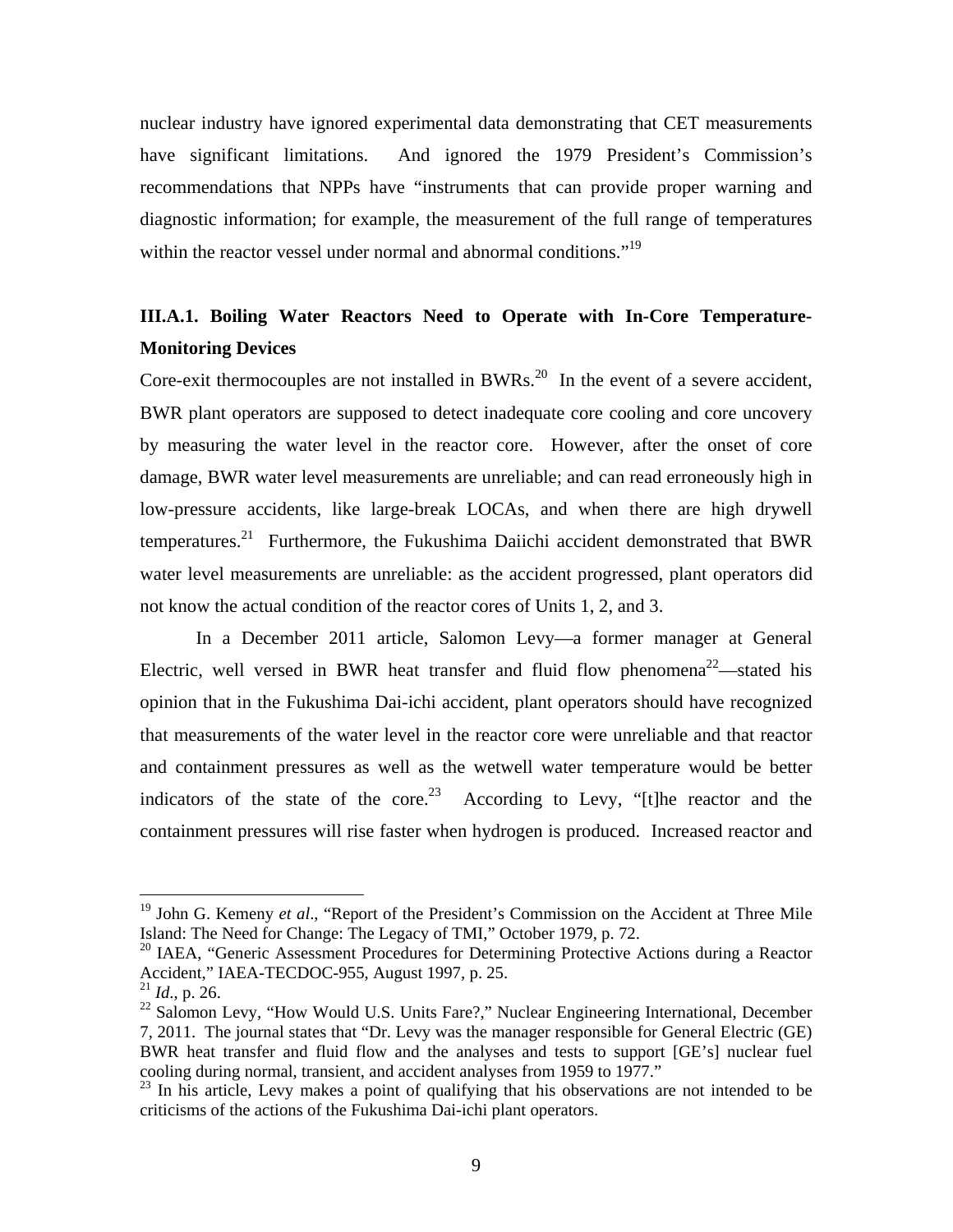containment pressure rates and wetwell [water] temperature rises confirm accelerated core melt."<sup>24</sup>

In his article, Levy concludes "that formation of hydrogen and the acceleration in the rate of its formation need to be forecasted and detected to shift top priority to reactor water addition and to assure its success."<sup>25</sup> The problem with what Levy suggests is simply that by the time operators *confirmed an accelerated core melt*—by measuring increased reactor and containment pressure rates and/or wetwell water temperature rises—the reactor core would already be overheated; and reflooding an overheated core could generate explosive hydrogen gas, at rates as high as  $5.0$  kg per second.<sup>26</sup>

It is clear that in the event of a BWR severe accident, in-core temperaturemonitoring device measurements would be more accurate and immediate for detecting inadequate core cooling and core uncovery than readings of the reactor water level, reactor pressure, containment pressure, or wetwell water temperature.

# **III**.**A.2. In-Core Temperature-Monitoring Devices Would Satisfy the Near-Term Task Force Report on Insights from the Fukushima Dai-ichi Accident Recommendations for Enhanced Reactor Instrumentation**

An April 2012 Advisory Committee on Reactor Safeguards ("ACRS") report states that "NRC has recognized the need for enhanced reactor…instrumentation and is in the process of adding this to the implementation of the [Near-Term Task Force report on insights from the Fukushima Dai-ichi accident] recommendations."<sup>27</sup> And the Near-Term Task Force report "recommends strengthening and integrating onsite emergency response capabilities such as EOPs [and] SAMGs;"28 the April 2012 ACRS report states

<sup>&</sup>lt;sup>24</sup> Salomon Levy, "How Would U.S. Units Fare?," Nuclear Engineering International, December  $\frac{7}{25}$ , 2011.

<sup>&</sup>lt;sup>26</sup> E. Bachellerie *et al.*, "Generic Approach for Designing and Implementing a Passive Autocatalytic Recombiner PAR-System in Nuclear Power Plant Containments," Nuclear Engineering and Design, 221, 2003, p. 158.

 $27$  ACRS, "Review and Evaluation of the Nuclear Regulatory Commission Safety Research Program: A Report to the U.S. Nuclear Regulatory Commission," NUREG-1635, Vol. 10, April 2012, p. 12.

<sup>&</sup>lt;sup>28</sup>Charles Miller *et al.*, NRC, "Recommendations for Enhancing Reactor Safety in the 21st Century: The Near-Term Task Force Review of Insights from the Fukushima Dai-ichi Accident," SECY-11-0093, July 12, 2011, (ADAMS Accession No. ML111861807), pp. ix, 49, 69.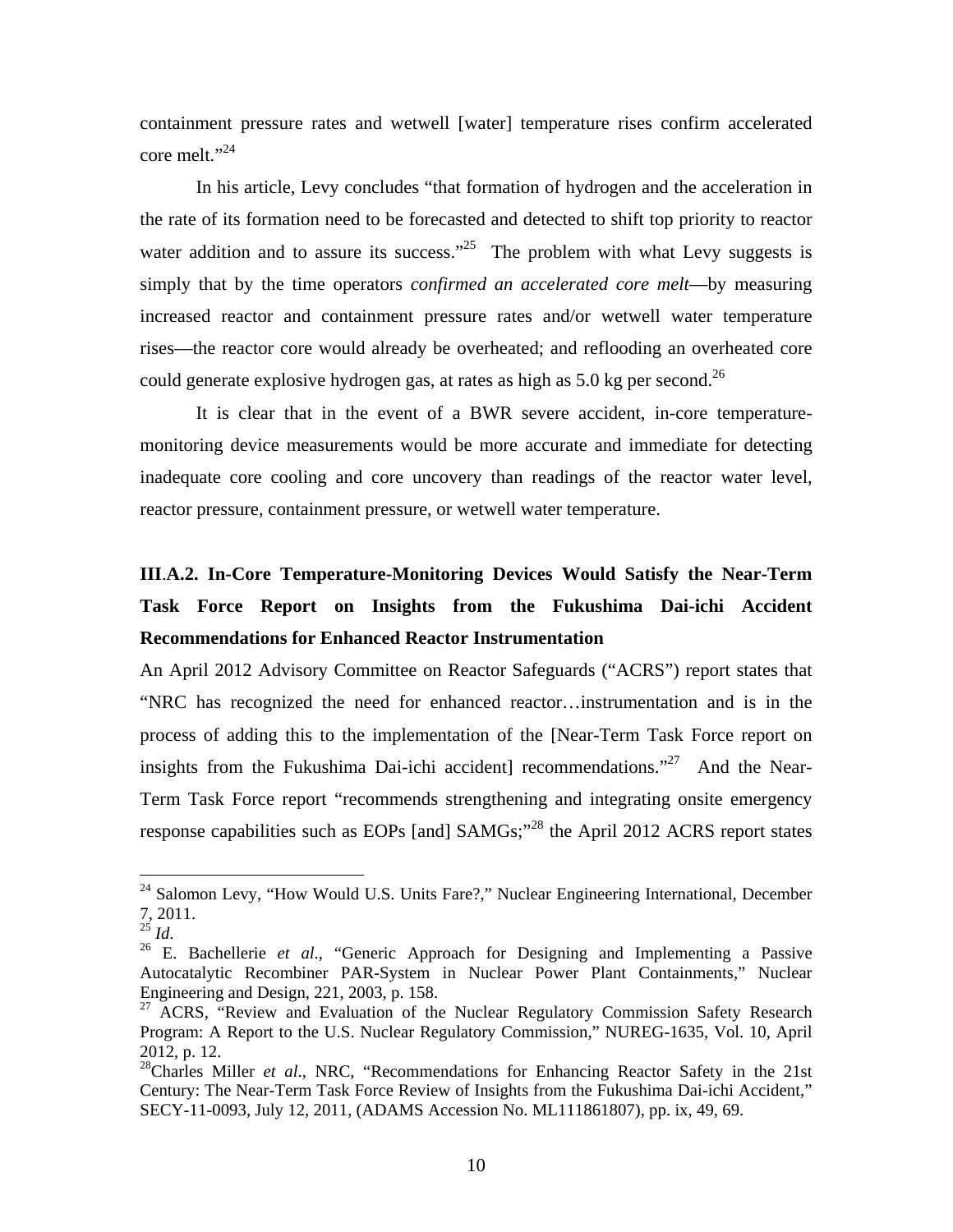that "[s]uch integration could focus on the need to clarify the transition points;"<sup>29</sup> that would occur in an NPP accident; for example, *the point* at which NPP operators should *transition* from EOPs to implementing SAMGs.

In-core temperature-monitoring devices—which would measure temperatures at different elevations and radial positions throughout the reactor core under accident conditions—would fulfill the need for enhanced reactor instrumentation, providing NPP operators with crucial information to help them track the progression of core damage and manage an accident—also fulfilling the recommendation to "clarify the transition points."

Furthermore, the NRC's Near-Term Task Force report states that "a new and dedicated portion of the regulations would allow the Commission to recharacterize its expectations for safety features beyond design basis more clearly and more positively as 'extended design-basis' requirements."30 Clearly, a new regulation is needed requiring that a wide range of in-core temperatures be accurately measured in the event of a severe accident.

## **III.B. NRC Does Not Consider that Experimental Data Indicates that Core-Exit Temperature Measurements Would Not Be an Adequate Indicator for Detecting Inadequate Core Cooling and Core Uncovery in a PWR Severe Accident**

In July 2011, NRC's Near-Term Task Force, established in response to the Fukushima Dai-ichi Accident, stated that "EOPs typically cover accidents to the point of loss of core cooling and initiation of inadequate core cooling (*e.g*., core exit temperatures in PWRs greater than 649 degrees Celsius (1200 degrees Fahrenheit)).<sup>31</sup> An example of this is Westinghouse's probabilistic risk assessment for the AP1000, which states that in the event of a severe accident, as the CET exceeds 1200°F, "the control room staff initiates

<sup>&</sup>lt;sup>29</sup> ACRS, "Review and Evaluation of the Nuclear Regulatory Commission Safety Research Program: A Report to the U.S. Nuclear Regulatory Commission," NUREG-1635, p. 11.

<sup>30</sup> Charles Miller *et al*., NRC, "Recommendations for Enhancing Reactor Safety in the 21st Century: The Near-Term Task Force Review of Insights from the Fukushima Dai-ichi Accident," SECY-11-0093, July 12, 2011, (ADAMS Accession No. ML111861807), p. 22.

<sup>&</sup>lt;sup>31</sup> Charles Miller *et al.*, "Recommendations for Enhancing Reactor Safety in the 21st Century: The Near-Term Task Force Review of Insights from the Fukushima Dai-ichi Accident," p. 47.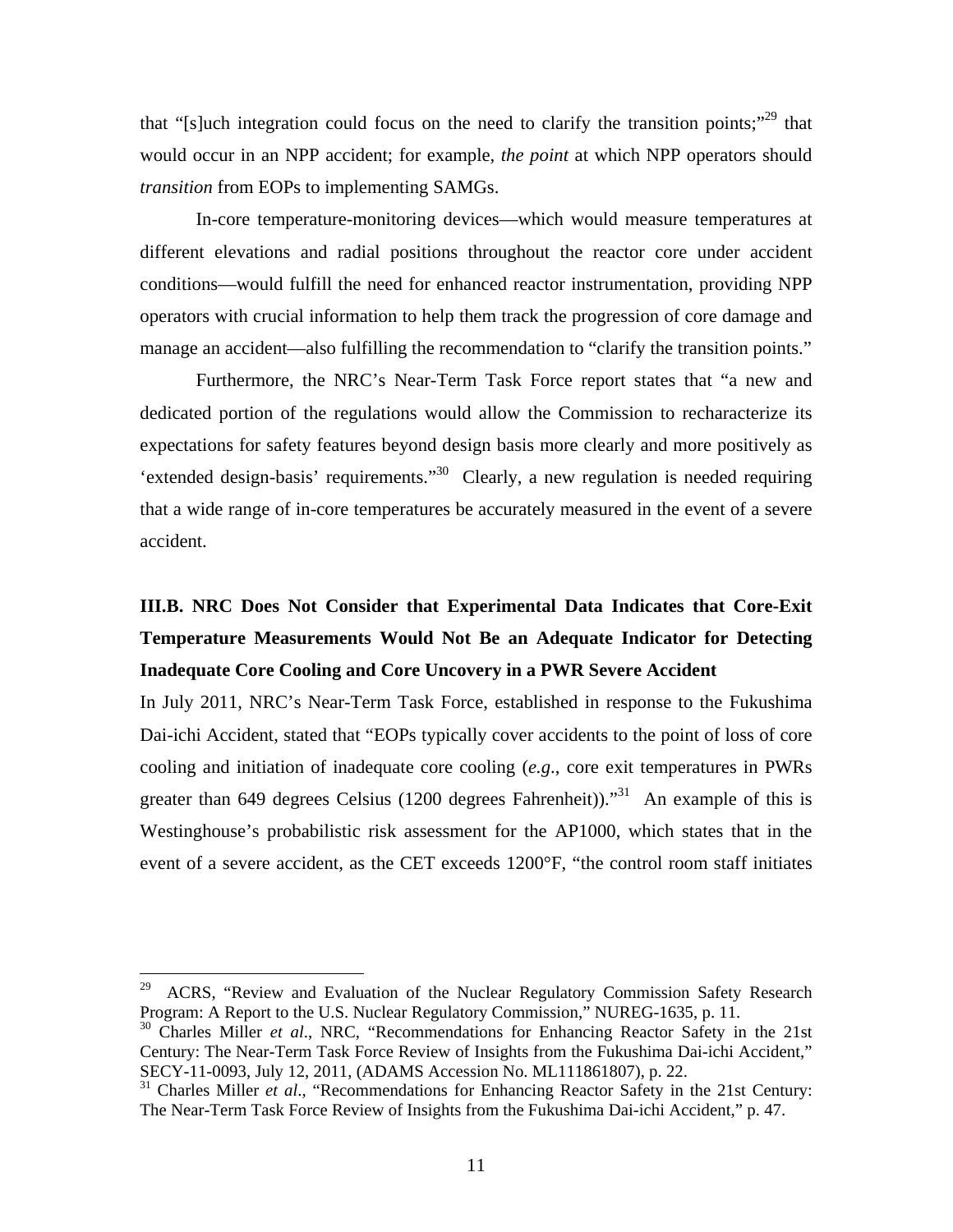actions to mitigate a severe accident," such as, "flooding the reactor cavity to prevent reactor pressure vessel failure."<sup>32</sup>

Unfortunately, NRC and Westinghouse do not consider that experimental data from tests conducted at four facilities indicates that CET measurements would not be an adequate indicator for when to transition from EOPs to implementing SAMGs in a PWR severe accident.<sup>33</sup>

Regarding 13 common conclusions made from the evaluation of tests conducted in four facilities (LOFT, PKL, ROSA/LSTF, and PSB-VVER) on CET measurements, an OECD Nuclear Energy Agency report, "Core Exit Temperature (CET) Effectiveness in Accident Management of Nuclear Power Reactor," published in August 2010, states:

1) The use of the CET measurements has limitations in detecting inadequate core cooling and core uncovery.

2) The CET indication displays in all cases a significant delay (up to several 100 [seconds]).

3) The CET reading is always significantly lower (up to several 100 [Kelvin]) than the actual maximum cladding temperature.

4) CET performance strongly depends on the accident scenarios and the flow conditions in the core.

5) The CET reading depends on water fall-back from the upper plenum (due to; *e*.*g*., reflux condensing [steam generator] mode or water injection) and radial core power profiles. During significant water fall-back the heat-up of the CET sensor could even be prevented.

6) The colder upper part of the core and the cold structures above the core are contributing to the temperature difference between the maximum temperature in the core and the CET reading.

7) The steam velocity through the bundle is a significant parameter affecting CET performance.

8) Low steam velocities during core boil-off are typical for [small-break loss-of-coolant accident] transients and can advance 3D flow effects.

<sup>&</sup>lt;sup>32</sup> Westinghouse, "AP1000 Design Control Document," Rev. 19, Tier 2 Material, Chapter 19, "Probabilistic Risk Assessment," Appendix 19D, "Equipment Survivability Assessment," p. 19D-3.

<sup>&</sup>lt;sup>33</sup> Robert Prior *et al.*, "Core Exit Temperature (CET) Effectiveness in Accident Management of Nuclear Power Reactor," pp. 128-129.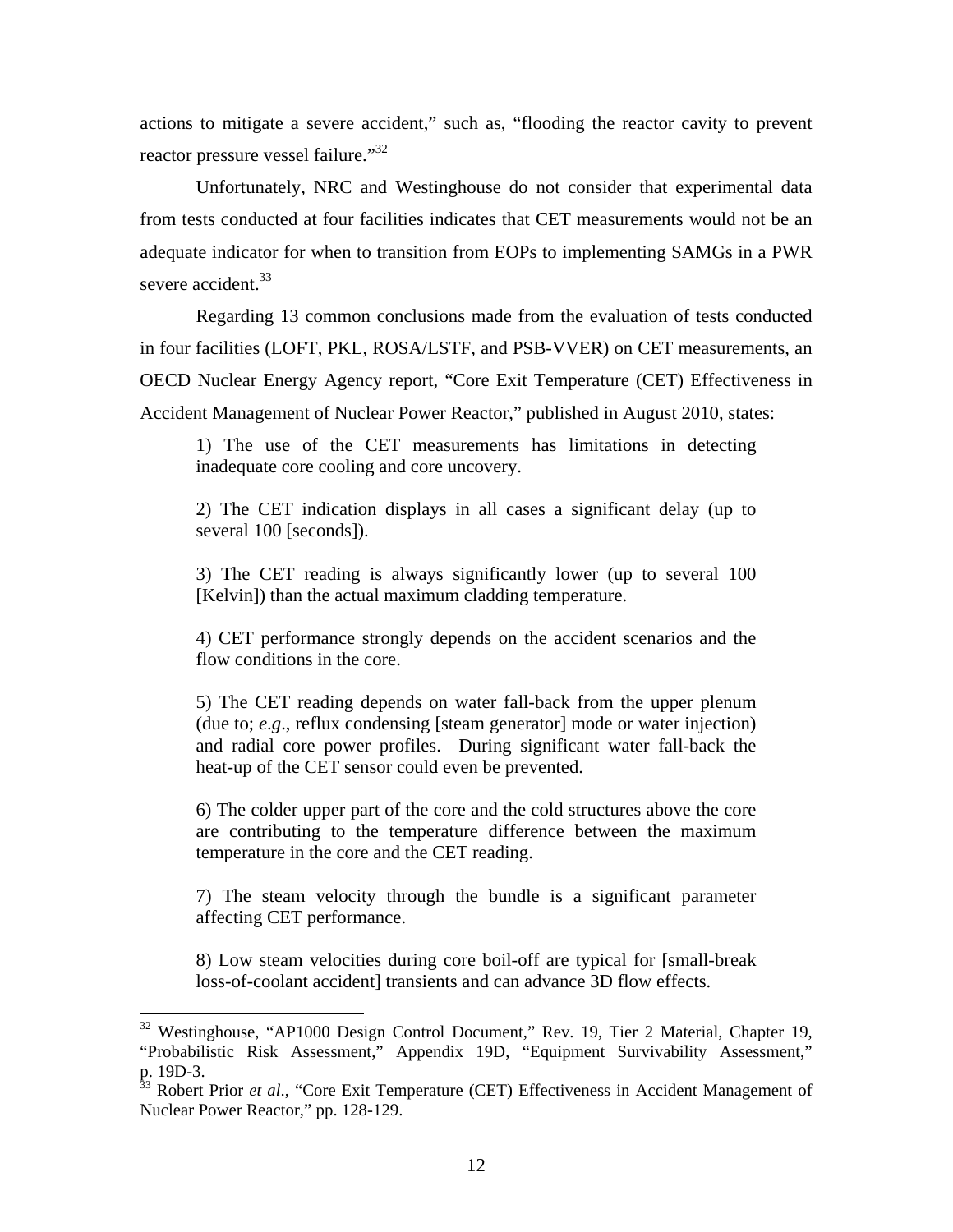9) In the core as well as above (*i*.*e*., at the CET measurement level) a radial temperature profile is always measured (*e*.*g*., due to radial core power distribution and additional effects of core barrel and heat losses).

10) Also at low pressure (*i*.*e*., shut down conditions) pronounced delays and temperature differences are measured, which become more important with faster core uncovery and colder upper structures.

11) Despite the delay and the temperature difference, the CET reading in the center reflects the cooling conditions in the core.

12) Any kind of [accident management] procedures using the CET indication should consider the time delay and the temperature difference of the CET behavior.

13) In due time after adequate core cooling is re-established in the core the CET reading corresponds to no more than the saturation temperature.<sup>34</sup>

(The LOFT facility was an actual nuclear reactor that was 1/50th the volume of a full-size PWR, "designed to represent the major component and system response of a commercial PWR. $\cdot$ <sup>35</sup>)

Regarding "two general limitations [that] have been identified regarding the ability of core exit fluid [thermocouples] to monitor a core uncovery<sup>36</sup> in four tests conducted in the LOFT facility, NUREG/CR-3386, "Detection of Inadequate Core Cooling with Core Exit Thermocouples: LOFT PWR Experience" published in November 1983, states:

First, there was a delay between the core uncovery and the [thermocouple] response. This delay ranged from 28 to 182 [seconds] in the four LOFT LOCA simulations [discussed in this report], and could have been even longer in one case, had the reactor operators not initiated core reflood. The delay is judged to be caused by a film of water that coats the [thermocouple] and must be removed before the [thermocouple] can respond to the vapor superheat. The film of water exists due to slow drainage of liquid from the upper plenum. Although the magnitude of these delays is acceptable under the controlled conditions in the LOFT

<sup>&</sup>lt;sup>34</sup> *Id.* 35 T. J. Haste, B. Adroguer, N. Aksan, C. M. Allison, S. Hagen, P. Hofmann, V. Noack, Organisation for Economic Co-Operation and Development, "Degraded Core Quench: A Status Report," August 1996, p. 13.

<sup>&</sup>lt;sup>36</sup> James P. Adams, Glenn E. McCreery, "Detection of Inadequate Core Cooling with Core Exit Thermocouples: LOFT PWR Experience," NUREG/CR-3386, EGG-2260, November 1983, p. 13.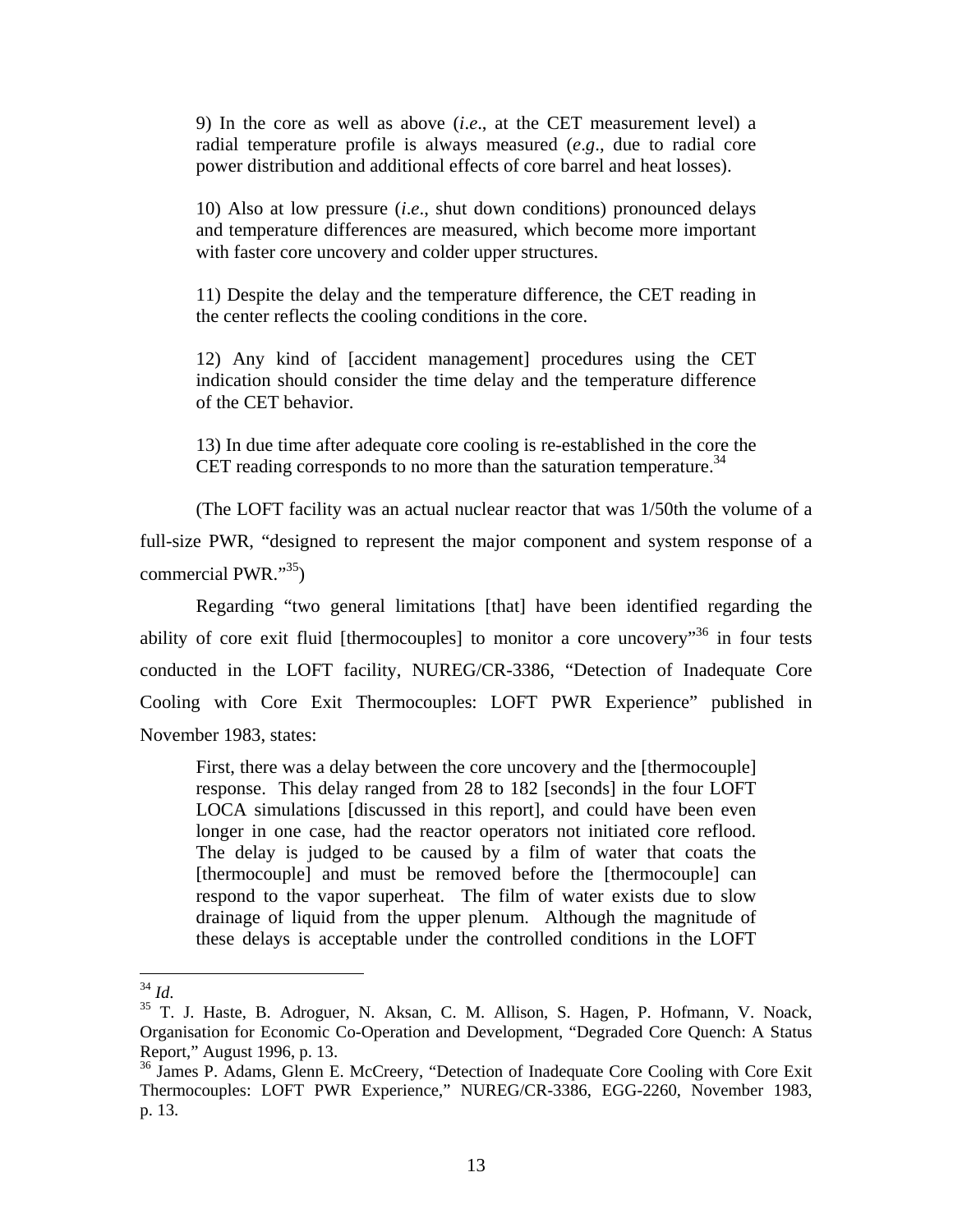system, these delay times may differ in commercial systems and should be accounted for in the use of core exit [thermocouple] response to predict or measure [inadequate core cooling ("ICC")]. Since it is expected that ICC will initiate in the hottest core regions, any delay or inadequacy in measuring the temperature of these regions must be considered when analyzing potential methods for ICC detection.

Second, the measured core exit [thermocouple] response was several hundred Kelvin lower than the maximum cladding temperatures in the core. This temperature difference results from the vapor superheat at the core exit being limited by the cladding temperatures near the core exit. In the LOFT system, these cladding temperatures were up to 360 K (648°F) lower than those in the high-power regions near the core center.

In conclusion, any procedure that relies on the response of core exit fluid [thermocouples] to monitor a core uncovery should take these two limitations into account. There may be accident scenarios in which these [thermocouples] would not detect inadequate core cooling that preceded core damage.<sup>37</sup>

The four tests performed in the LOFT facility discussed in the quote above were the LOFT L2-5, L3-6/L8-1, L5-1, and L8-2 tests, which had maximum fuel cladding temperatures of 1479°F, 687°F, 828°F, and 1317°F, respectively.<sup>38</sup> The maximum fuel cladding temperatures in these four tests were more than 700°F below NRC's maximum fuel cladding temperature limit of  $2200^{\circ}$ F for design basis accidents.<sup>39</sup> Therefore, when *measured* CETs were several hundred degrees Fahrenheit lower—648°F in one case than the *actual* maximum fuel cladding temperatures in the LOFT core, maximum fuel cladding temperatures were far below those of a severe accident.

In the severe accident temperature range—when maximum fuel cladding temperatures exceed 2200°F—it is probable that there would be far greater temperature differences between the measured CETs and maximum fuel cladding temperatures than were observed in the four LOFT facility tests discussed above, which simulated design basis accidents. In fact, significant temperature differences—greater than 2000°F—were observed in the final experiment conducted at the LOFT facility, LOFT LP-FP-2, a

 $37$  Id.

<sup>37</sup> *Id*. 38 *Id*., p. 5.

 $39\,10\,$  C.F.R. § 50.46(b)(1)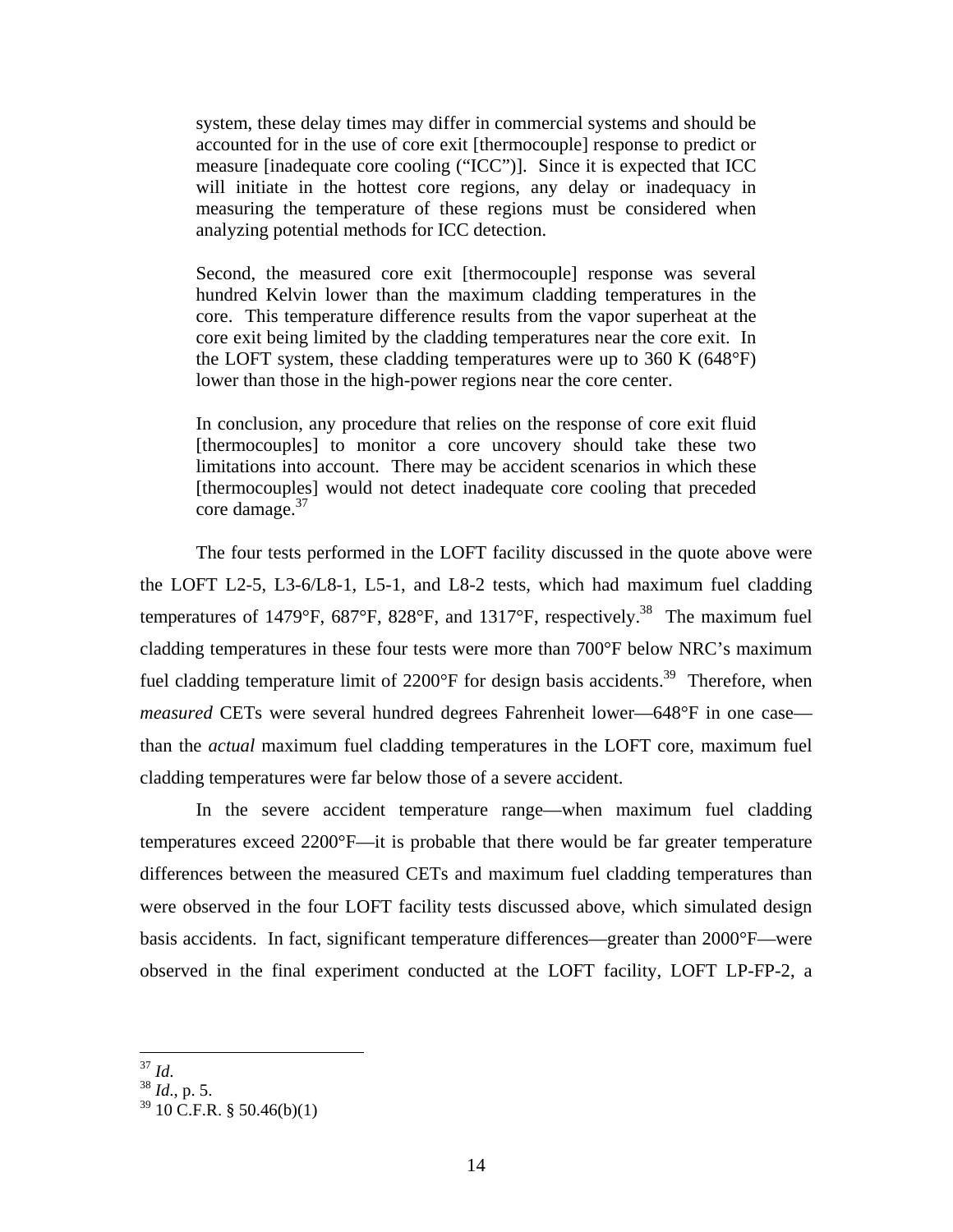severe accident experiment, in which maximum fuel cladding temperatures exceeded 3308 $\degree$ F, the melting point of Zircaloy.<sup>40</sup>

(LOFT LP-FP-2 is the only severe accident experiment that was an actual reactor core meltdown; it combined decay heating, severe fuel damage, and the quenching of Zircaloy cladding with water. $41$  LOFT LP-FP-2 is considered "particularly important in that it was a large-scale integral experiment that provides a valuable link between the smaller-scale severe [accident] experiments and the TMI-2 accident. $142$ )

Regarding the significant temperature differences between measured CETs and maximum fuel cladding temperatures that were observed in LOFT LP-FP-2, "Core Exit Temperature (CET) Effectiveness in Accident Management of Nuclear Power Reactor" states:

When the core temperatures started [thermal] runaway<sup>43</sup> at about 1500 [seconds after the experiment commenced] and quickly exceeded 2100 K [3321°F] with a fission product release, the fluid temperatures in the upper plenum measured over the center fuel module…actually started to decrease. The temperature was typically 700 K [801°F] when quenching of the core occurred. For the peripheral bundles the temperatures were typically around 600 K  $[621^{\circ}F]$  when core quench began.<sup>44</sup> … The core

 $\overline{a}$ 

In LOFT LP-FP-2, at fuel cladding temperatures at which the zirconium-steam reaction became rapid, the local heat up rate of the fuel cladding began increasing. For example, at one location on the central fuel bundle (at the 42-inch elevation) when cladding temperatures had reached just below 2200°F, the fuel cladding heat up rate had increased to approximately 21.4°F per second; at the same location, between cladding temperatures of approximately 2200°F and 2780°F, the *average* heat up rate was approximately 36.3°F per second. See NRC, "Draft Interim Review of PRM-50-93/95 Issues Related to the LOFT LP-FP-2 Test," 2011, located at: www.nrc.gov, Electronic Reading Room, ADAMS Documents, Accession Number: ML112650009, pp. 4, 5.

The phenomenon of rapid oxidation causing rapid fuel cladding temperature increases is sometimes termed "runway oxidation," "thermal runway," or "runway conditions." See Robert Prior *et al.*, "Core Exit Temperature (CET) Effectiveness in Accident Management of Nuclear Power Reactor," p. 130.

<sup>&</sup>lt;sup>40</sup> NRC, "Feasibility Study of a Risk-Informed Alternative to 10 CFR 50.46, Appendix K, and GDC 35," p. 3-1.

<sup>41</sup> T. J. Haste *et al.*, "Degraded Core Quench: A Status Report," p. 13.

<sup>&</sup>lt;sup>42</sup> S. R. Kinnersly *et al.*, "In-Vessel Core Degradation in LWR Severe Accidents: A State of the Art Report to CSNI," January 1991, p. 3.23.

<sup>&</sup>lt;sup>43</sup> The initial heat up rate of the fuel cladding in LOFT LP-FP-2 was approximately 1.8°F per second. See T. J. Haste *et al.*, "Degraded Core Quench: A Status Report," p. 13.

<sup>&</sup>lt;sup>44</sup> The conductors of LOFT LP-FP-2 commenced reflooding the reactor core 1782.6 seconds after the experiment started. See J. P. Adams *et al.*, "Quick Look Report on OECD LOFT Experiment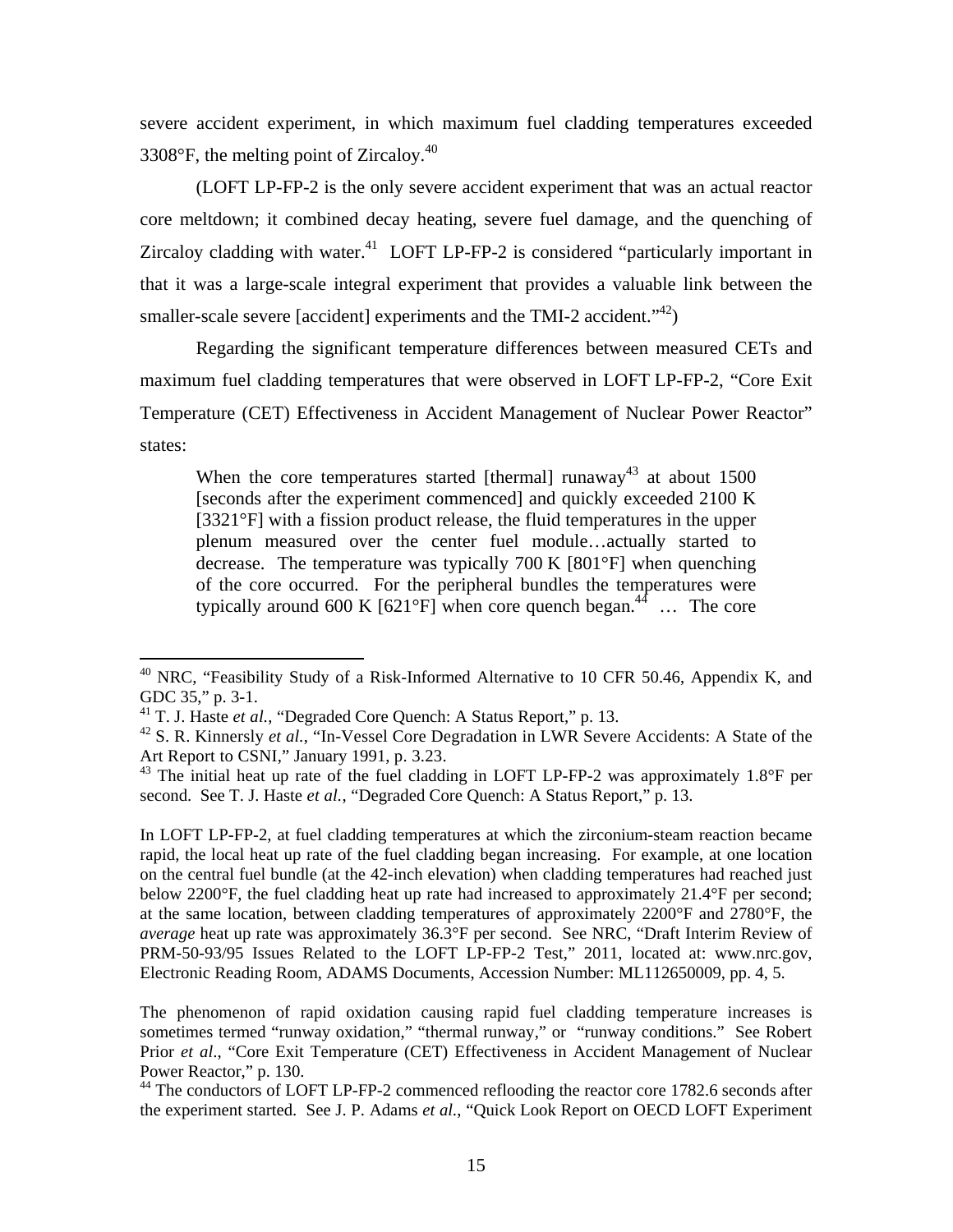quench caused a large excursion in the fluid temperature measurements. For a few seconds temperatures near 2000 K [3141°F] were observed followed by indication of saturation temperature.

There was no evidence in the test that the CET indication was very much delayed. It can be concluded though that the core exit temperatures were much lower than typical core temperatures. During the rapid oxidation phase the CET appeared essentially to be disconnected from core temperatures. … The temperature excursion at core quench is probably explained by a violent flow up through the bundle that heated up the thermocouples. $45$ 

In LOFT LP-FP-2, in a time period when maximum core temperatures were measured to exceed 3300°F, CETs were typically measured at 800°F—more than 2500°F lower than maximum core temperatures. And in LOFT LP-FP-2, "during the rapid oxidation phase the CET appeared essentially to be disconnected from core temperatures."46

The results of LOFT LP-FP-2 and other PWR experiments demonstrate the need for PWRs to operate with in-core temperature-monitoring devices (for example, thermoacoustic sensors or thermocouples) located at different elevations and radial positions throughout the reactor core in order to enable PWR operators to accurately measure a large range of in-core temperatures in PWR steady-state and transient conditions.

#### **III.C. In-Core Thermoacoustic Sensors**

According to a 2013 INL report, in the Fukushima Daiichi accident, "[t]here was a loss of the sensors and instrumentation within the reactor [cores] that could have provided valuable information to guide the operators to make informed decisions and avoid the unfortunate events that followed."<sup>47</sup> And according to a 2014 collaborative paper between Pennsylvania State University ("Penn State"), INL, and Westinghouse, the

LP-FP-2," OECD LOFT-T-3804, September 1985, located at: www.nrc.gov, Electronic Reading Room, ADAMS Documents, Accession Number: ML071940358, Appendix E, p. E-17.

<sup>&</sup>lt;sup>45</sup> Robert Prior *et al.*, "Core Exit Temperature (CET) Effectiveness in Accident Management of Nuclear Power Reactor," pp. 49-50.

<sup>46</sup> *Id*., p. 50.

<sup>&</sup>lt;sup>47</sup> James A. Smith, Dale K. Kotter, Idaho National Laboratory, "Synergistic Smart Fuel for In-Pile Nuclear Reactor Measurements," INL/CON-13-28098, October 2013.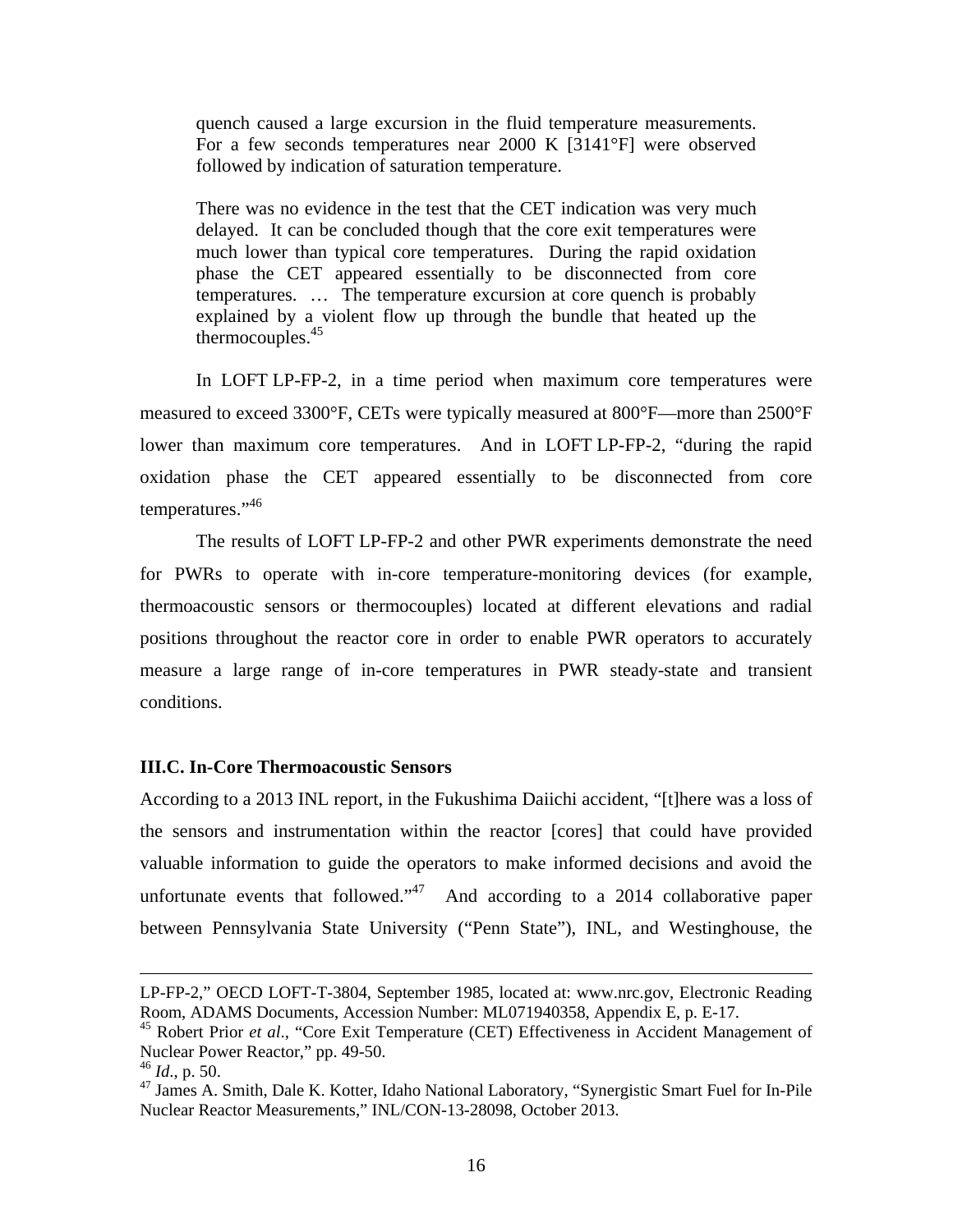inability to "monitor the condition (*e.g*., temperature) of the fuel rods in the reactor" cores during the Fukushima Daiichi accident, "*highlighted the need for self-powered sensors that could transmit data independently of electronic networks*" 48 [emphasis added].

The 2013 INL report states that in response to the "loss of the sensors and instrumentation within the reactor" cores that occurred in the Fukushima Daiichi accident, INL and Penn State "have developed and tested a potential self-powered thermoacoustic system, which will have the ability to serve as a temperature sensor and can transmit data independently of electronic networks. Such a device is synergistic with the harsh environment of the nuclear reactor as it utilizes the heat from the nuclear fuel to provide the input power."49

Thermoacoustic sensors are passive devices that have no moving parts and do not require wiring or vessel penetrations in the reactor core. The 2013 INL report states that "a thermoacoustic engine produces a sound wave from heat flowing from a high temperature thermal reservoir to a colder one" and that "[s]uch a device can utilize the high heat energy from a nuclear reactor and convert this into an acoustic oscillation, whose frequency can be *correlated to the temperature within the reactor*<sup>550</sup> [emphasis added]. And the 2014 collaborative paper between Penn State, INL, and Westinghouse, states that "a thermoacoustic engine can be as simple as a closed cylindrical tube (*e.g.*, the fuel-rod itself) and an entirely passive structure known as a "stack,"<sup>51</sup> as depicted in Figure 1 below.

<sup>48</sup> Steven L. Garrett *et al*., "Thermoacoustic Engines as Self-Powered Sensors within a Nuclear Reactor," 167th Acoustical Society of America Meeting, May 7, 2014.

<sup>&</sup>lt;sup>49</sup> James A. Smith, Dale K. Kotter, Idaho National Laboratory, "Synergistic Smart Fuel for In-Pile Nuclear Reactor Measurements," INL/CON-13-28098, October 2013.

<sup>50</sup> James A. Smith, Dale K. Kotter, "Synergistic Smart Fuel for In-Pile Nuclear Reactor Measurements."

<sup>51</sup> Steven L. Garrett *et al*., "Thermoacoustic Engines as Self-Powered Sensors within a Nuclear Reactor."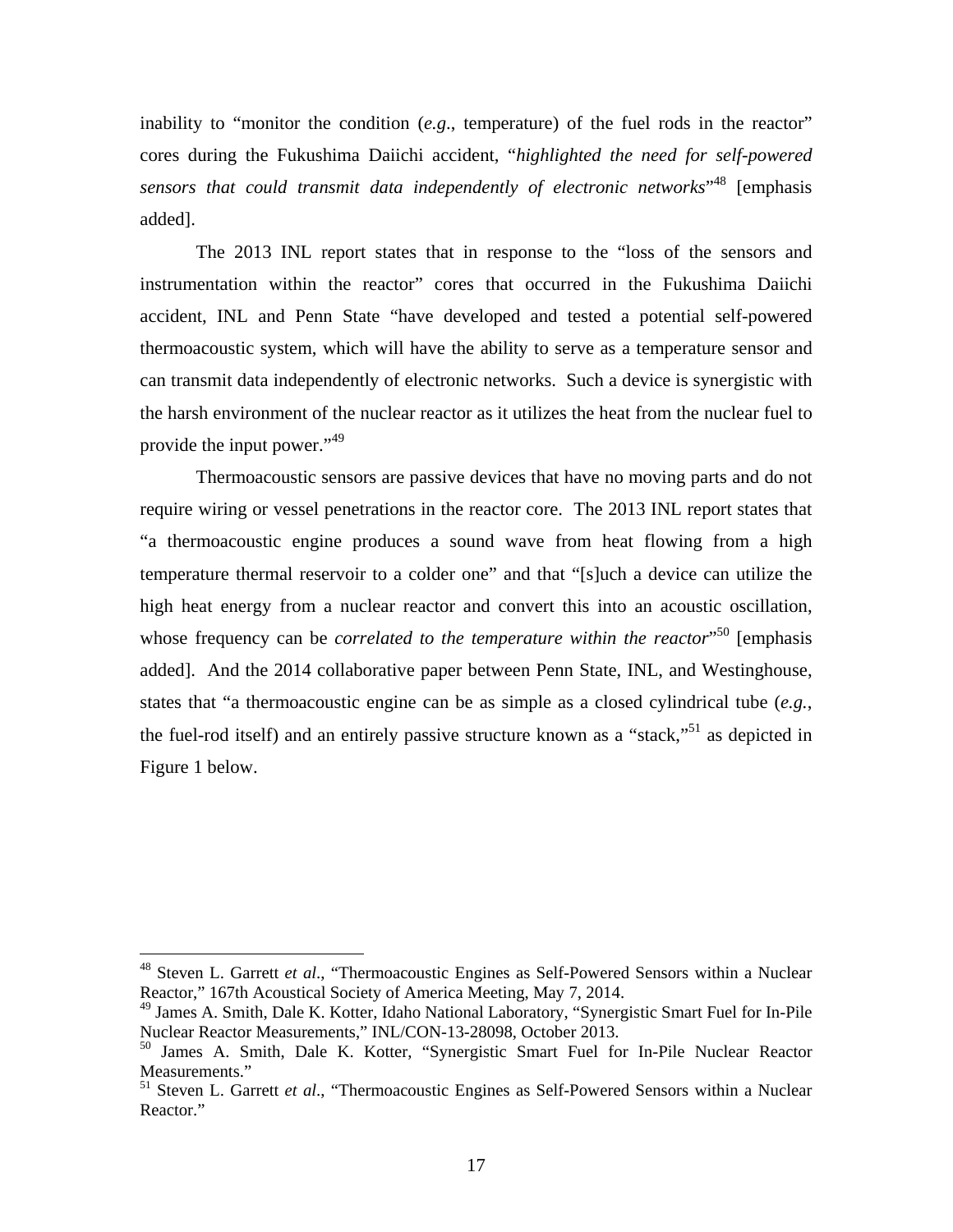

**Figure 1.** Describing Figure 1**,** the 2013 INL report states: "Nuclear fuel-rod adapted to a thermoacoustic sensor. The fuel (left) heats the hot end of the "stack" by electromagnetic radiation [EMR]. The heat transfer from the ambient-temperature end of the stack is enhanced by the acoustically-driven streaming gas flow indicated by the oblong arrows. That streaming also increases the heat transfer from the gas to the surrounding coolant."<sup>52</sup>

Discussing in greater detail how thermoacoustic sensors would operate in reactor

cores, the 2014 collaborative paper between Penn State, INL, and Westinghouse, states:

The high temperatures produced by the nuclear fuel rods…will create a sufficient temperature gradient across the stack to create an oscillating pressure wave within the engine. The frequency of the sound will be dependent upon the temperature within the resonator (*i.e*., fuel rod). This frequency can be propagated via sound radiation through the cooling fluid in the reactor and monitored at some distance away. This novel technique eliminates the dependence on electrical power for signal monitoring, while actually taking advantage of the extreme operating conditions within the nuclear reactor.<sup>53</sup>

(It is noteworthy that the authors of the 2013 INL report state that they "believe that [the] thermoacoustic strategy can be extended to self-powered remote sensing of

<sup>&</sup>lt;sup>52</sup> James A. Smith, Dale K. Kotter, "Synergistic Smart Fuel for In-Pile Nuclear Reactor Measurements."

<sup>53</sup> Steven L. Garrett *et al*., "Thermoacoustic Engines as Self-Powered Sensors within a Nuclear Reactor."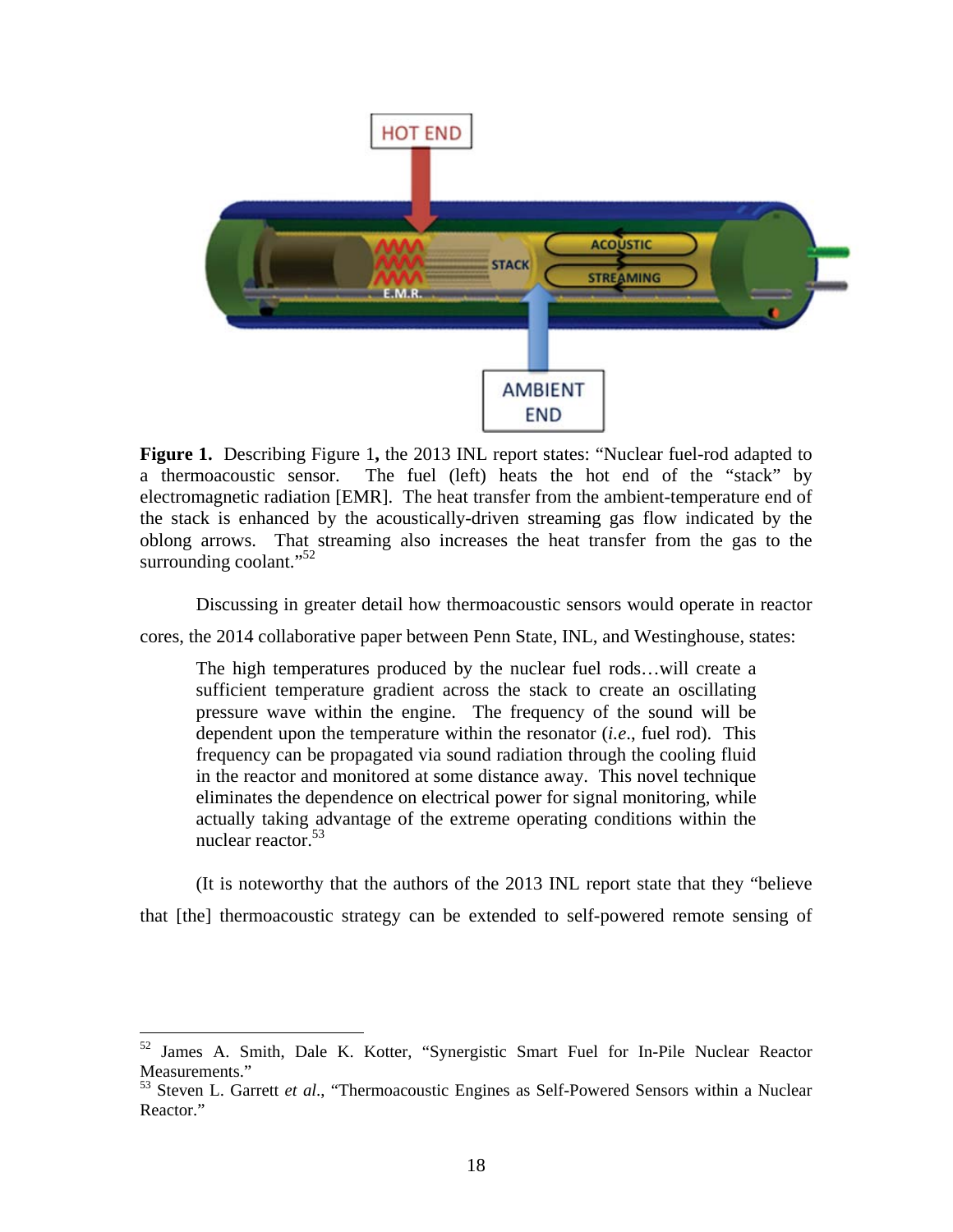changes in fuel porosity and to tracking of fission gas (particularly krypton and xenon) evolution as part of the radioactive decay of the fuel."<sup>54</sup>)

According to Michael Heibel, a technical program manager at Westinghouse, in steady-state conditions, thermoacoustic sensors would enable NPP operators "to monitor the core much more accurately, allowing them to produce more electricity from the same amount of uranium."55 And according to the 2013 INL report, "[i]ntegrating [thermoacoustic] sensor systems along with the existing nuclear reactor instrumentation can prove to be a significant benefit for the nuclear industry.<sup>556</sup>

It is apparent that thermoacoustic sensors would be superior to thermocouples for accurately measuring a large range of in-core temperatures in steady-state and transient conditions, because they are passive devices that have no moving parts and do not require wiring or vessel penetrations in the reactor core.

#### **III.D. In-Core Thermocouples**

 $\overline{a}$ 

### **III.D.1. In-Core Thermocouples have Been Tested and Used in Nuclear Reactors for Decades**

In-core thermocouples have been tested and used in nuclear reactors for decades, as the primary component of in-core gamma thermometers, which are "device[s] used for measuring the gamma flux in a nuclear reactor."<sup>57</sup> (See Appendix A for a depiction of a cross section of a gamma thermometer.)

"Instrumentation and Control Systems," Chapter 7 of "ESBWR Design Control Document," states that gamma thermometers—the present Radcal design<sup>58</sup>—have been

<sup>54</sup> James A. Smith, Dale K. Kotter, "Synergistic Smart Fuel for In-Pile Nuclear Reactor Measurements."

<sup>&</sup>lt;sup>55</sup> World Nuclear News, "Westinghouse to market fuel rod sensors by 2019," June 20, 2014. The quote from the article is attributed to statements of Michael Heibel, a technical program manager at Westinghouse.

<sup>56</sup> James A. Smith, Dale K. Kotter, "Synergistic Smart Fuel for In-Pile Nuclear Reactor Measurements."

<sup>&</sup>lt;sup>57</sup> GE Hitachi Nuclear Energy, "Licensing Topical Report: Gamma Thermometer System for LPRM Calibration and Power Shape Monitoring," NEDO-33197-A, Revision 3, Class I, October 2010, (ADAMS Accession No. ML102810320), p. 1.

<sup>58</sup> R. H. Leyse, R. D. Smith: "Gamma Thermometer Developments for Light Water Reactors," IEEE Transactions on Nuclear Science, Vol.N5.26, No. 1, February 1979, pp. 934–943.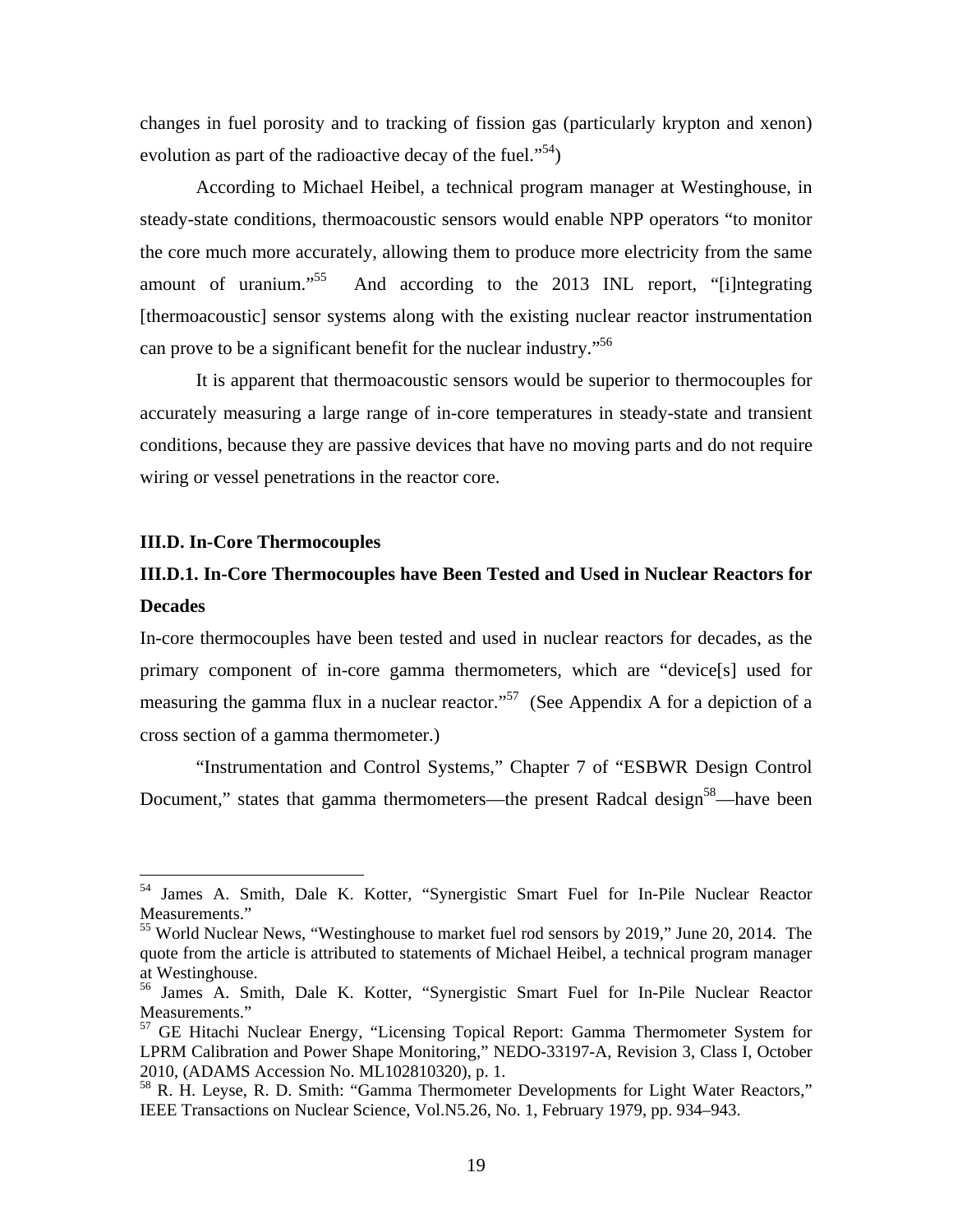installed in various nuclear reactors since  $1979$ .<sup>59</sup> For example, Radcal gamma thermometers were installed in the reactor cores of Palisades Nuclear Plant and Arkansas Nuclear One Units 1 and 2—PWRs—in the 1980s. (See Appendix B for a table listing a number of the facilities that have installed in-core Radcal gamma thermometers.)

Radcal gamma thermometers have also been installed in BWR cores. GE Hitachi Nuclear Energy, "Licensing Topical Report: Gamma Thermometer System for LPRM Calibration and Power Shape Monitoring," states that "[t]here have been three in-plant tests of [gamma thermometer] sensors in BWRs thus far. The first test was at Limerick [Unit] 2 and lasted for two cycles, a total of four years. The second test, which was at Tokai [Unit] 2, lasted for a single cycle of one year duration."60 The third test was conducted at Kashiwazaki-Kariwa Unit 5.<sup>61</sup>

## **III.D.2. GE Hitachi Nuclear Energy has Plans to Install In-Core Thermocouples in the ESBWR**

GE Hitachi Nuclear Energy certainly seems to be satisfied with the in-core performance of Radcal gamma thermometers—which *each have two thermocouples*—because GE Hitachi Nuclear Energy has plans to install Radcal gamma thermometers in the Economic Simplified Boiling Water Reactor ("ESBWR").

GE Hitachi Nuclear Energy's licensing topical report, "Gamma Thermometer System for LPRM Calibration and Power Shape Monitoring," states that there are plans to install seven gamma thermometers at different elevations at 64 radial positions throughout the reactor core of the  $ESBWR$ <sup>62</sup> Thermocouples would be the primary component of the gamma thermometers installed in the reactor core of the ESBWR.

Each gamma thermometer has two thermocouples; therefore, GE Hitachi Nuclear Energy has plans to install 896 in-core thermocouples in each ESBWR reactor.

1

<sup>&</sup>lt;sup>59</sup> GE Nuclear Energy, "ESBWR Design Control Document," Tier 2, Chapter 7, "Instrumentation and Control Systems," 26A6642AW, Revision 1, January 2006, (ADAMS Accession No. ML060520260), pp. 7A-6, 7A-7.

<sup>60</sup> GE Hitachi Nuclear Energy, "Licensing Topical Report: Gamma Thermometer System for LPRM Calibration and Power Shape Monitoring," NEDO-33197-A, p. 25.

<sup>61</sup> *Id*. 62 *Id*., p. 8.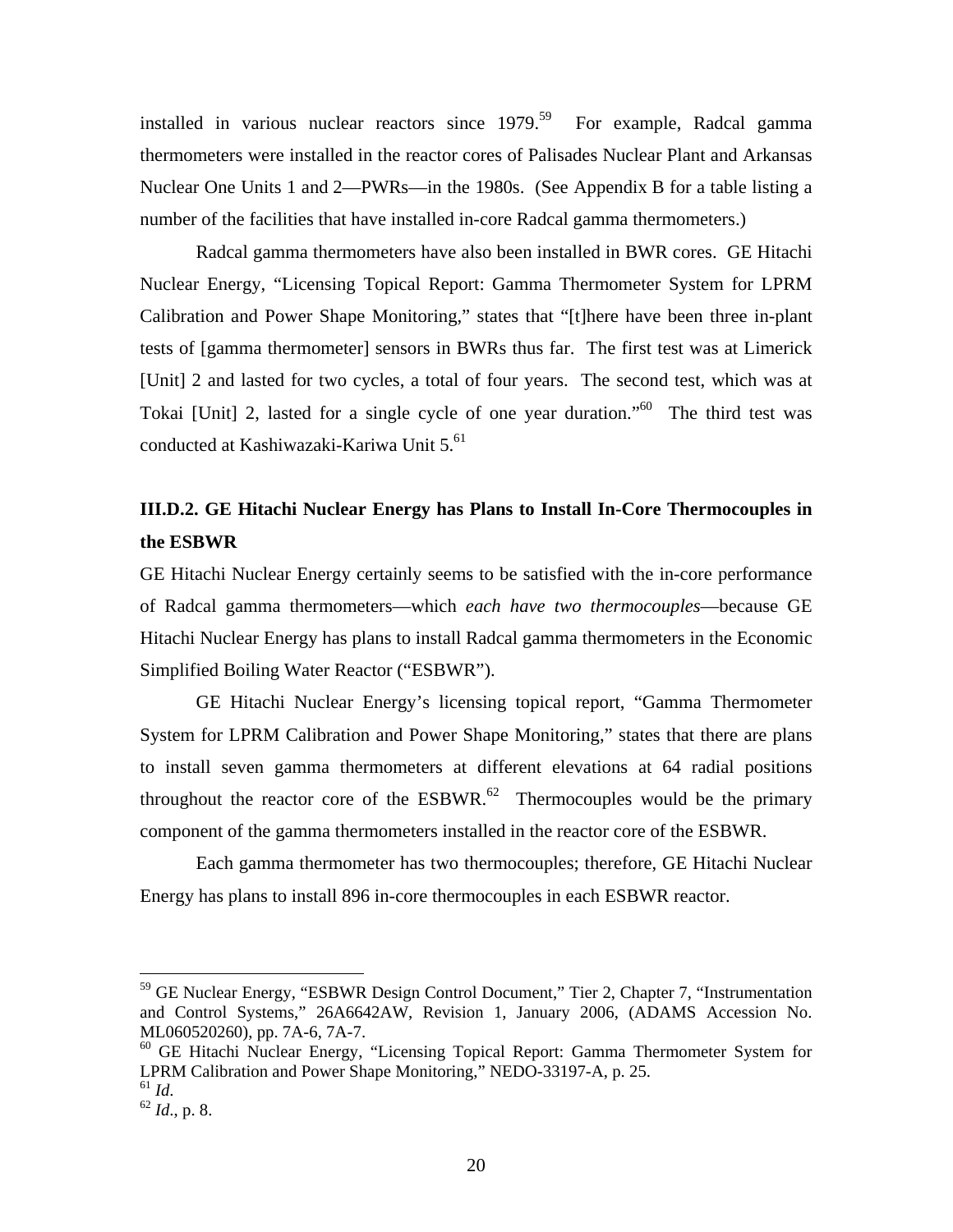(See Appendix C for a depiction of four gamma thermometers at different elevations in an instrument tube; and see Appendix D for a depiction of where instrument tubes, in which gamma thermometers would be placed, would be positioned throughout the ESBWR reactor core.)

### **III.D.3. According to GE Hitachi Nuclear Energy Maintaining In-Core Thermocouples Would Cause Virtually No Radiation Dose to Workers**

GE Hitachi Nuclear Energy maintains that the use of in-core gamma thermometers would not result in a higher radiation dose to plant workers. According to GE Hitachi Nuclear Energy, "A [gamma thermometer] system…has no moving parts, no under vessel tubing, *virtually no radiation dose* to maintenance since it is a fixed in-core probe, and is expected to be very reliable"<sup>63</sup> [emphasis added].

As stated above, thermocouples are the primary component of gamma thermometers; and like gamma thermometers, in-core thermocouples could certainly be placed inside of instrument tubes, distributed throughout the reactor core. Hence, it can be extrapolated from GE Hitachi Nuclear Energy's claim that in-core thermocouples would cause virtually no radiation dose to workers during maintenance.

(It also follows that GE Hitachi Nuclear Energy claims that in-core thermocouples would be very reliable, because thermocouples are the primary component of gamma thermometers.)

## **III.D.4. Idaho National Laboratory Has Developed High-Temperature Irradiation-Resistant Thermocouples**

A 2009 INL report, "High Temperature Irradiation-Resistant Thermocouple Performance Improvements," states that INL has "developed and evaluated the performance of a high temperature irradiation-resistant thermocouple…that contains doped molybdenum and a niobium alloy. Data from high temperature (up to 1500ºC), long duration (up to 4000 hours) tests and on-going irradiations at INL's Advanced Test Reactor demonstrate the superiority of these sensors to commercially-available thermocouples. However, several options have been identified that could further enhance their reliability, *reduce their* 

<sup>63</sup> *Id*., p. 1.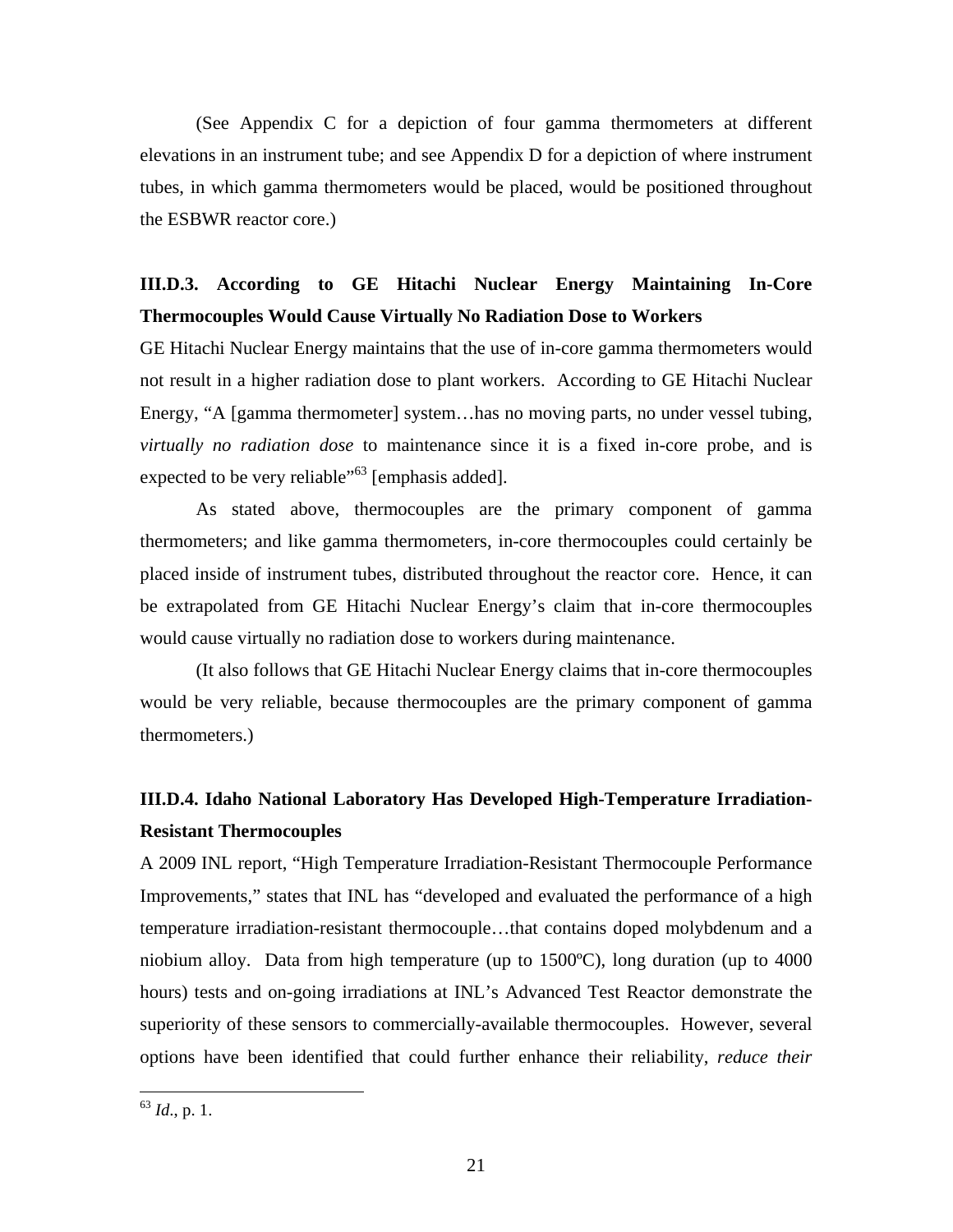*production costs, and allow their use in a wider range of operating conditions*" [emphasis added].<sup>64</sup>

The 2009 INL report also states that high temperature irradiation-resistant thermocouples can be developed for specific customer needs and varied conditions.<sup>65</sup>

#### **IV. THE RATIONAL FOR THE PROPOSED REGULATION**

Petitioner is submitting this 10 C.F.R. § 2.802 petition for rulemaking to NRC because it would help improve public and plant-worker safety if NPPs were required to operate with in-core temperature-monitoring devices (for example, thermoacoustic sensors or thermocouples) located at different elevations and radial positions throughout the reactor core in order to enable NPP operators to accurately measure a large range of in-core temperatures in steady-state and transient conditions. In the event of a severe accident, in-core temperature-monitoring devices would enable NPP operators to accurately measure in-core temperatures, providing crucial information to help them track the progression of core damage and manage the accident; for example, indicating the correct time to transition from EOPs to implementing SAMGs.

It is noteworthy that imposing a regulation that required improvements in monitoring in-core temperatures could actually increase the electrical production of NPPs. According to Michael Heibel, a technical program manager at Westinghouse, in steady-state conditions, thermoacoustic sensors—in-core temperature-monitoring devices—would enable NPP operators "to monitor the core much more accurately, allowing them to produce more electricity from the same amount of uranium.<sup>566</sup> And according to a 2013 INL report, "[i]ntegrating [thermoacoustic] sensor systems along

1

<sup>64</sup> Joshua Daw *et al*., Idaho National Laboratory, "High Temperature Irradiation-Resistant Thermocouple Performance Improvements," INL/CON-09-15267, Sixth American Nuclear Society International Topical Meeting on Nuclear Plant Instrumentation, Control, and Human-Machine Interface Technologies, April 2009, p 1.

<sup>&</sup>lt;sup>66</sup> World Nuclear News, "Westinghouse to market fuel rod sensors by 2019," June 20, 2014. The quote from the article is attributed to statements of Michael Heibel, a technical program manager at Westinghouse.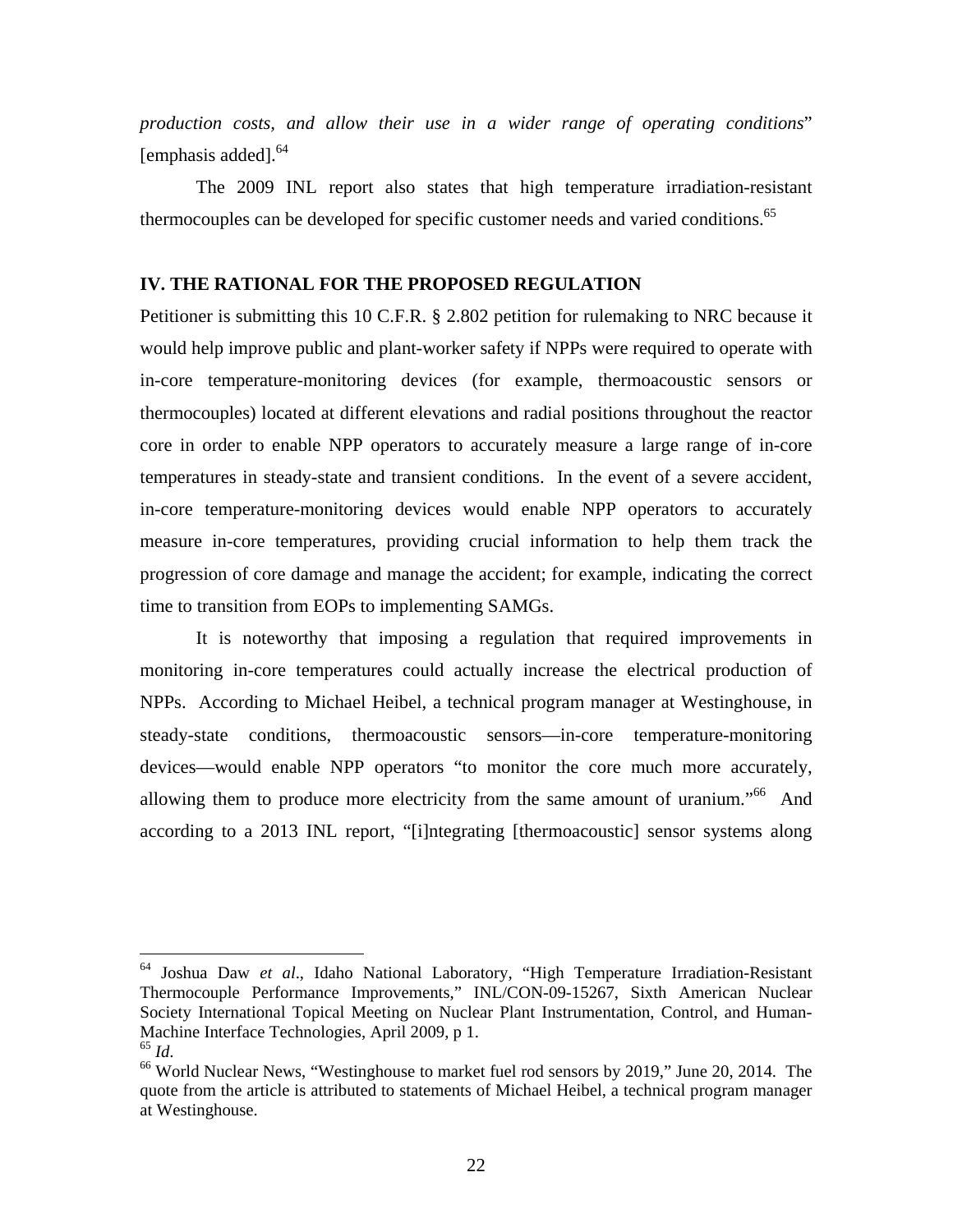with the existing nuclear reactor instrumentation can prove to be a significant benefit for the nuclear industry."<sup>67</sup>

It is apparent that thermoacoustic sensors would be superior to thermocouples for accurately measuring a large range of in-core temperatures in steady-state and transient conditions, because they are passive devices that have no moving parts and do not require wiring or vessel penetrations in the reactor core.

#### **V. CONCLUSION**

If implemented, the regulation proposed in this petition for rulemaking would help improve public and plant-worker safety.

Respectfully submitted,

#### $\sqrt{s}$

Mark Edward Leyse P.O. Box 1314 New York, NY 10025 markleyse@gmail.com

\_\_\_\_\_\_\_\_\_\_\_\_\_\_\_\_\_\_\_\_\_\_\_\_\_\_\_\_\_\_\_\_\_\_

Dated: March 13, 2015

<sup>&</sup>lt;sup>67</sup> James A. Smith, Dale K. Kotter, Idaho National Laboratory, "Synergistic Smart Fuel for In-Pile Nuclear Reactor Measurements," INL/CON-13-28098, October 2013.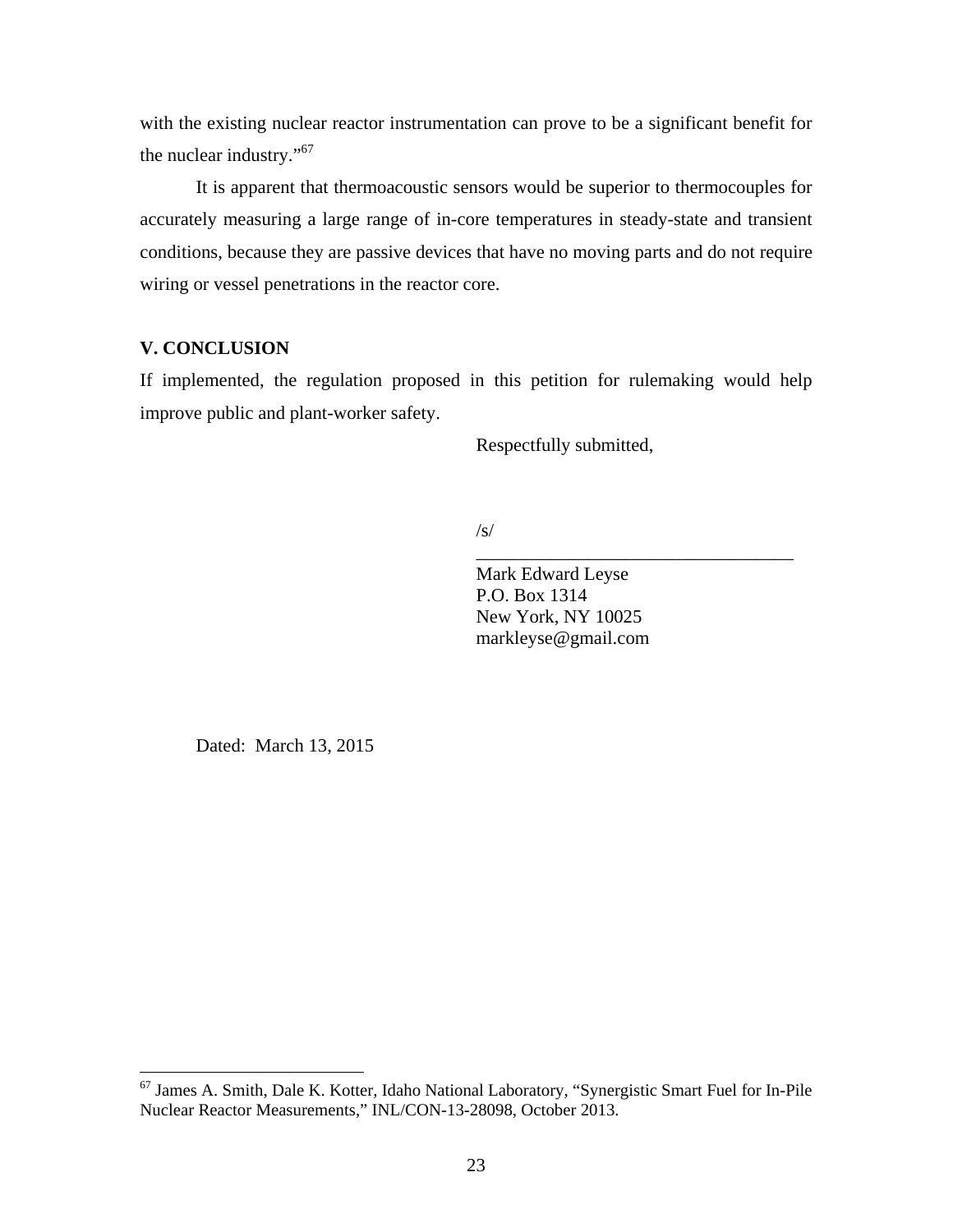Appendix A Figure 1-1, Cross Section of a Gamma Thermometer<sup>1</sup>

<sup>&</sup>lt;sup>1</sup> GE Nuclear Energy, "Licensing Topical Report: Gamma Thermometer System for LPRM Calibration and Power Shape Monitoring," NEDO-33 197, Revision 0, eDRF 0000-0041-9907, Class I, September 2005, available at: www.nrc.gov, NRC Library, ADAMS Documents, Accession Number: ML052700450, p 3.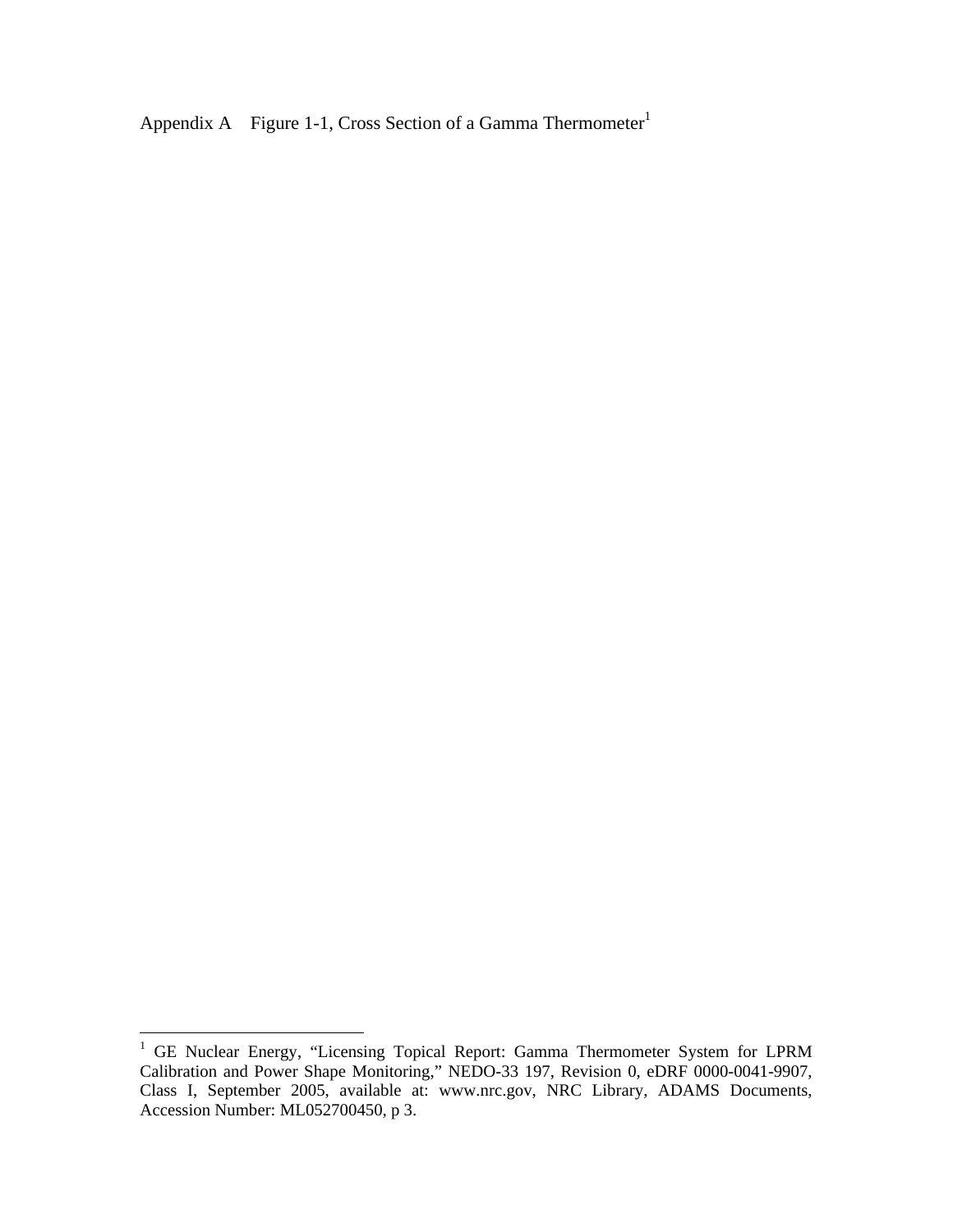

Figure 1-1, Cross Section of a Gamma Thermometer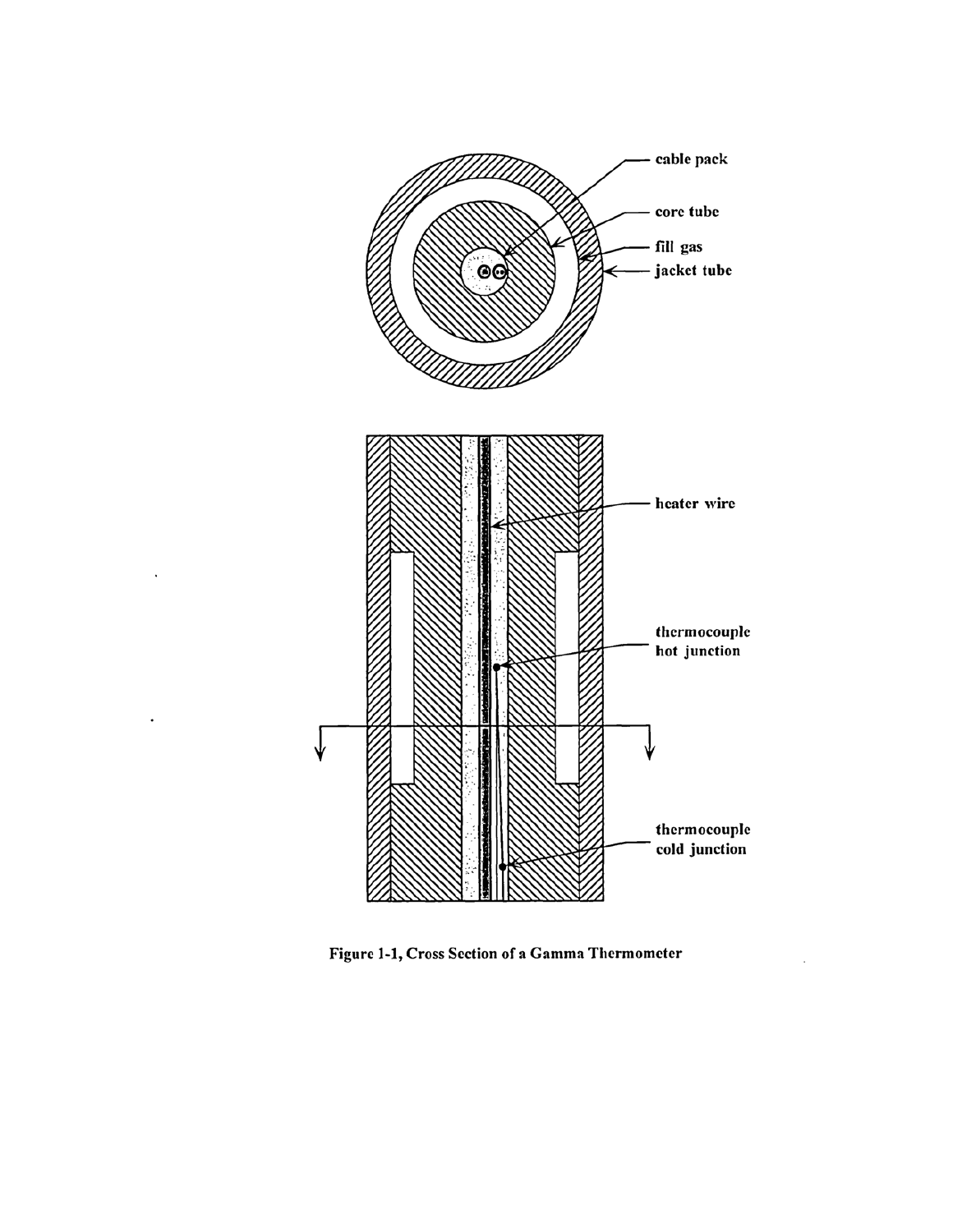Appendix B Table 7A-2, Worldwide Experience with Gamma Thermometers<sup>2</sup>

<sup>&</sup>lt;sup>2</sup> GE Nuclear Energy, "ESBWR Design Control Document," Tier 2, Chapter 7, "Instrumentation and Control Systems," 26A6642AW, Revision 1, January 2006, available at: www.nrc.gov, NRC Library, ADAMS Documents, Accession Number: ML060520260, pp. 7A-18, 7A-19.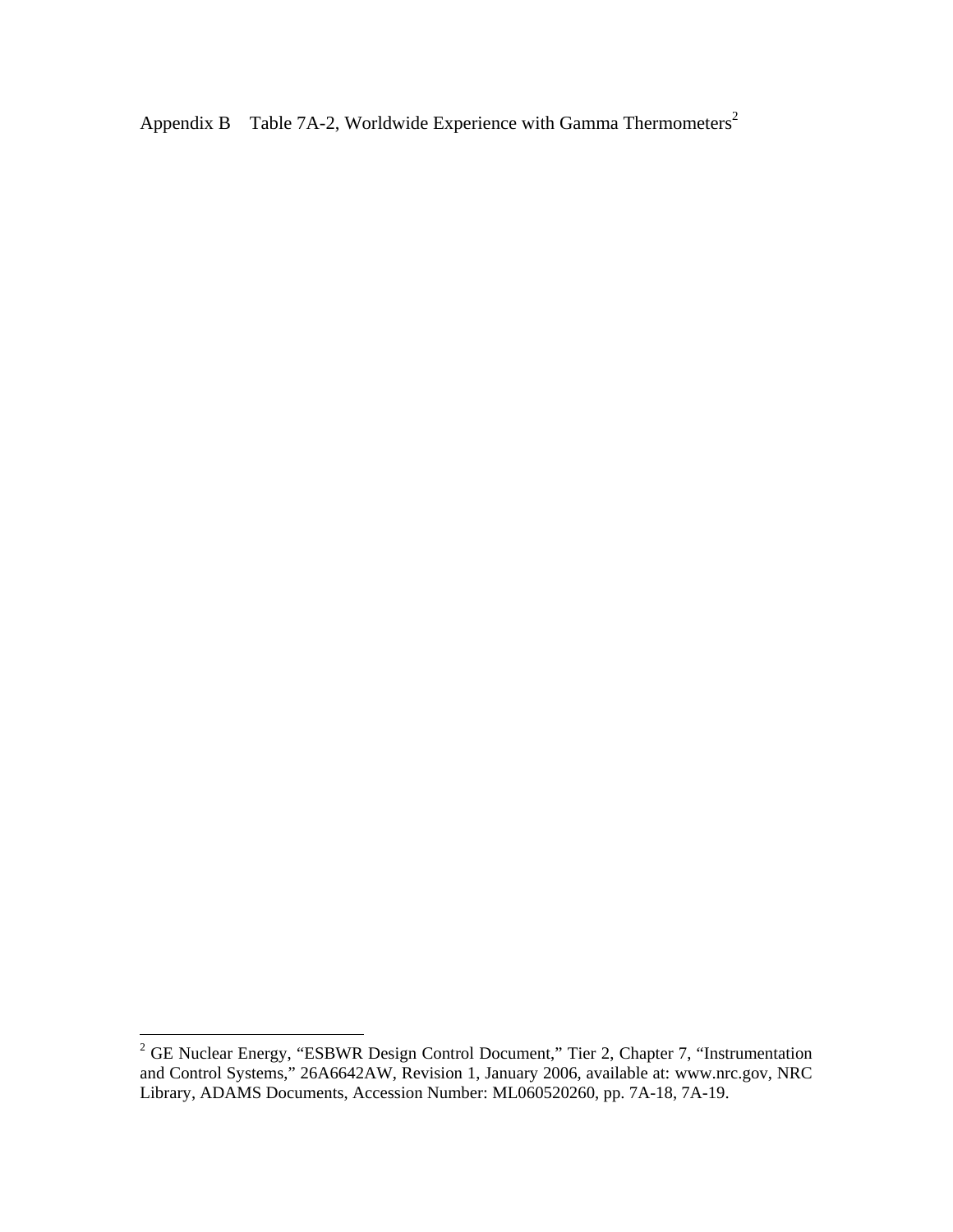|--|

| <b>Utility</b> or<br>Company | Unit or<br>Plant      | <b>Type</b><br><b>GT</b><br>System | No.<br>Sensors<br>per rod | No. of<br>rods | Year    | <b>Comments/Status</b>                                                                                      |
|------------------------------|-----------------------|------------------------------------|---------------------------|----------------|---------|-------------------------------------------------------------------------------------------------------------|
| DuPont                       | Savannah<br>River     | <b>RPM</b>                         | N/A                       | N/A            | 1950-80 | Tritium reactor; GT used<br>for heat flux monitoring.<br>Single point<br>thermocouples used.                |
| OECD<br>Norway               | Dodewaard             | RPM                                | $\mathbf{1}$              | 4              | 1980    | BWR; 10% drift in first<br>two cycles. 1 unit had<br>bad connector failed.<br>Response not stable.          |
| EdF                          | Bugey-5               | <b>RPM</b>                         | $\mathbf Q$               | $\overline{2}$ | 1979    | PWR; no heater this<br>design, 7 of 18 sensors<br>failed. Response not<br>stable.                           |
| EdF                          | Tricastin-3           | <b>RPM</b>                         | 9                         | 4              | 1980    | PWR; all sensors working<br>after 4 cycles. Some drift<br>and parasitic noise.                              |
| EdF                          | Tricastin-2           | <b>RPM</b>                         | 9                         | 4              | 1980    | PWR; 1 heater failure,<br>heaters not hot enough, 3<br>sensors failed.                                      |
| Duke<br>Power Co.            | Experiment<br>al Unit | N/A                                | $\tau$                    | $\mathbf{1}$   | 1982    | Irradiated sample tests<br>performed by<br>TEC/ORNL.                                                        |
| EdF                          | Cruas-2               | <b>RPM</b>                         | 9                         | 8              | 1983    | PWR; 18 m long,<br>replaced TIP, after two<br>cycles: within 6% of TIP<br>data, and all sensors<br>working. |
| SSPB                         | Forsmark-1            | <b>RPM</b>                         | 6                         | 2              | 1983    | BWR; 15 m long, 3<br>sensor failures during<br>installation only.<br>Operational since 1983.                |
| AP&L                         | Experiment<br>al Unit | <b>RVLMS</b>                       | 9, 14                     | $\overline{2}$ | 1984    | Tested in ORNL loop. 2<br>GT rods for qualification<br>as RVLMS system.                                     |

Worldwide Experience with Gamma Thermometers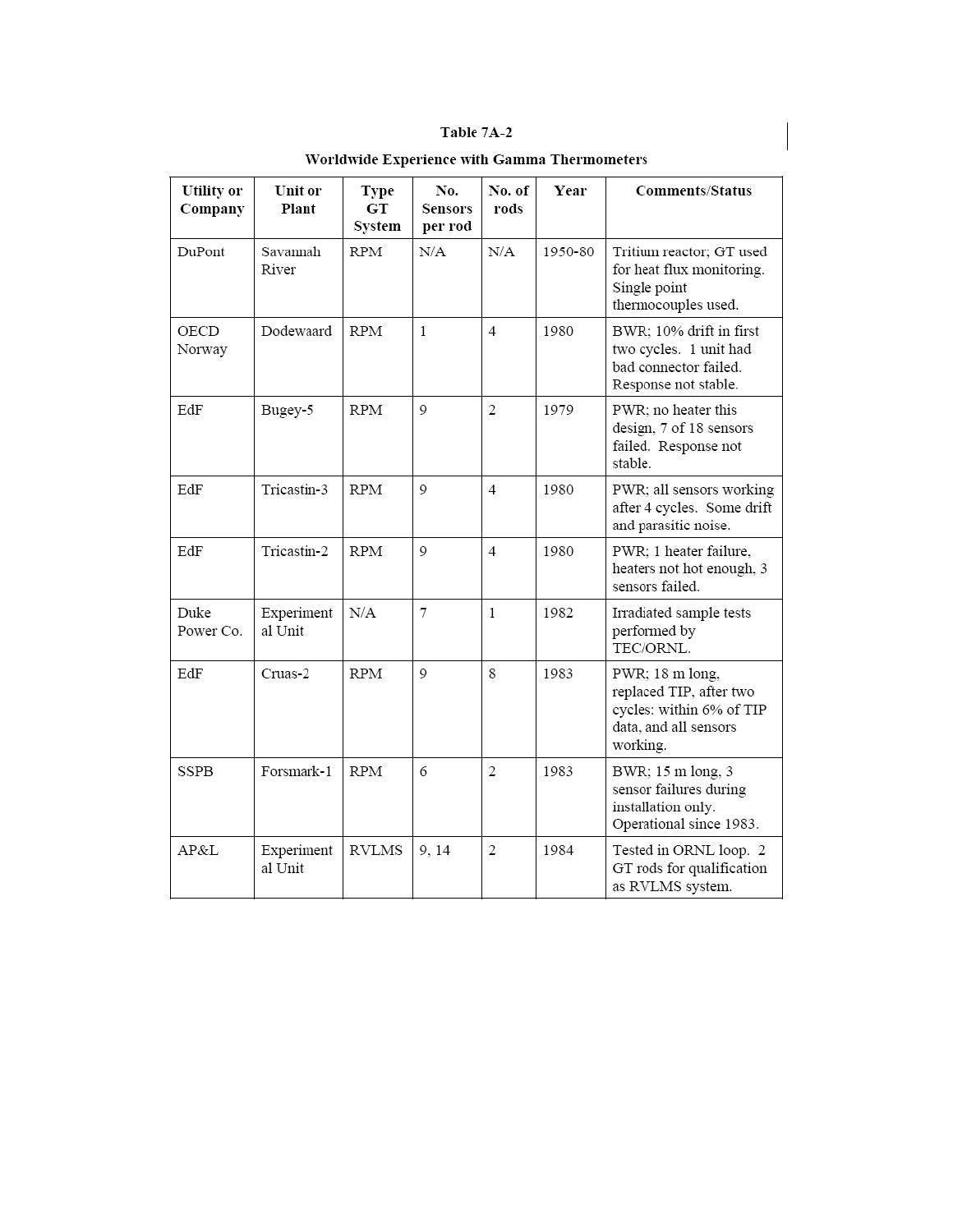| Table 1 |  |
|---------|--|
|---------|--|

| <b>Utility</b> or<br>Company | Unit or<br>Plant      | Type<br>GT<br>System | No.<br><b>Sensors</b><br>per rod | No. of<br>rods | Year    | <b>Comments/Status</b>                                                                                                  |
|------------------------------|-----------------------|----------------------|----------------------------------|----------------|---------|-------------------------------------------------------------------------------------------------------------------------|
| <b>SSPB</b>                  | Ringhals-2            | <b>RPM</b>           | $\mathsf{Q}$                     | $\overline{4}$ | 1984    | PWR; 35 m long with 9<br>sensors and 1 heater each.<br>1 heater failure after 2<br>cycles.                              |
| AP&L                         | $ANO-2$               | <b>RVLMS</b>         | 14                               | $\mathbf{2}$   | 1985    | PWR; operational since<br>1985; 2 sensors failed.                                                                       |
| DuPont                       | Savannah<br>River     | <b>RPM</b>           | 7                                | $\overline{c}$ | 1985    | Tritium reactor;<br>evaluation units<br>successfully tested.                                                            |
| AP&L                         | ANO-1                 | RVLMS                | 9                                | 2              | 1986    | PWR; in operation since<br>1986.                                                                                        |
| General<br>Atomic            | Fort St.<br>Vrain     | <b>RPM</b>           | 7                                | $\mathbf{1}$   | 1986    | GCR; status not known.                                                                                                  |
| <b>SSPB</b>                  | Ringhals-2            | <b>RPM</b>           | $\mathsf{Q}$                     | 4              | 1987    | PWR; 35 m long with 9<br>sensors and 1 heater each.<br>No failures in operation.                                        |
| Consumers<br>Power Co.       | Palisades             | <b>RVLMS</b>         | 8                                | 4              | 1988    | PWR; 2 in reactor, 2<br>spares. 1 sensor failure in<br>1. 1 sensor & heater in<br>2nd. Replaced 2nd in<br>1990. All OK. |
| Westing-<br>house            | Savannah<br>River 1-3 | <b>RPM</b>           | 7                                | 36             | 1988-89 | Tritium reactor; 9 GTs<br>operating OK, 18 more<br>installed & checked out<br>OK, 9 spares.                             |
| AP&L                         | $ANO-1$               | <b>RVLMS</b>         | $\circ$                          | 4              | 1990    | PWR; 4 spares rods<br>delivered 1990                                                                                    |
| AP&L                         | $ANO-2$               | <b>RVLMS</b>         | 14                               | 4              | 1990    | PWR; 4 spares rods<br>delivered 1991                                                                                    |
|                              |                       |                      |                                  |                |         |                                                                                                                         |
|                              |                       | Total:               | 723<br>sensors                   | 90<br>rods     |         |                                                                                                                         |

Worldwide Experience with Gamma Thermometers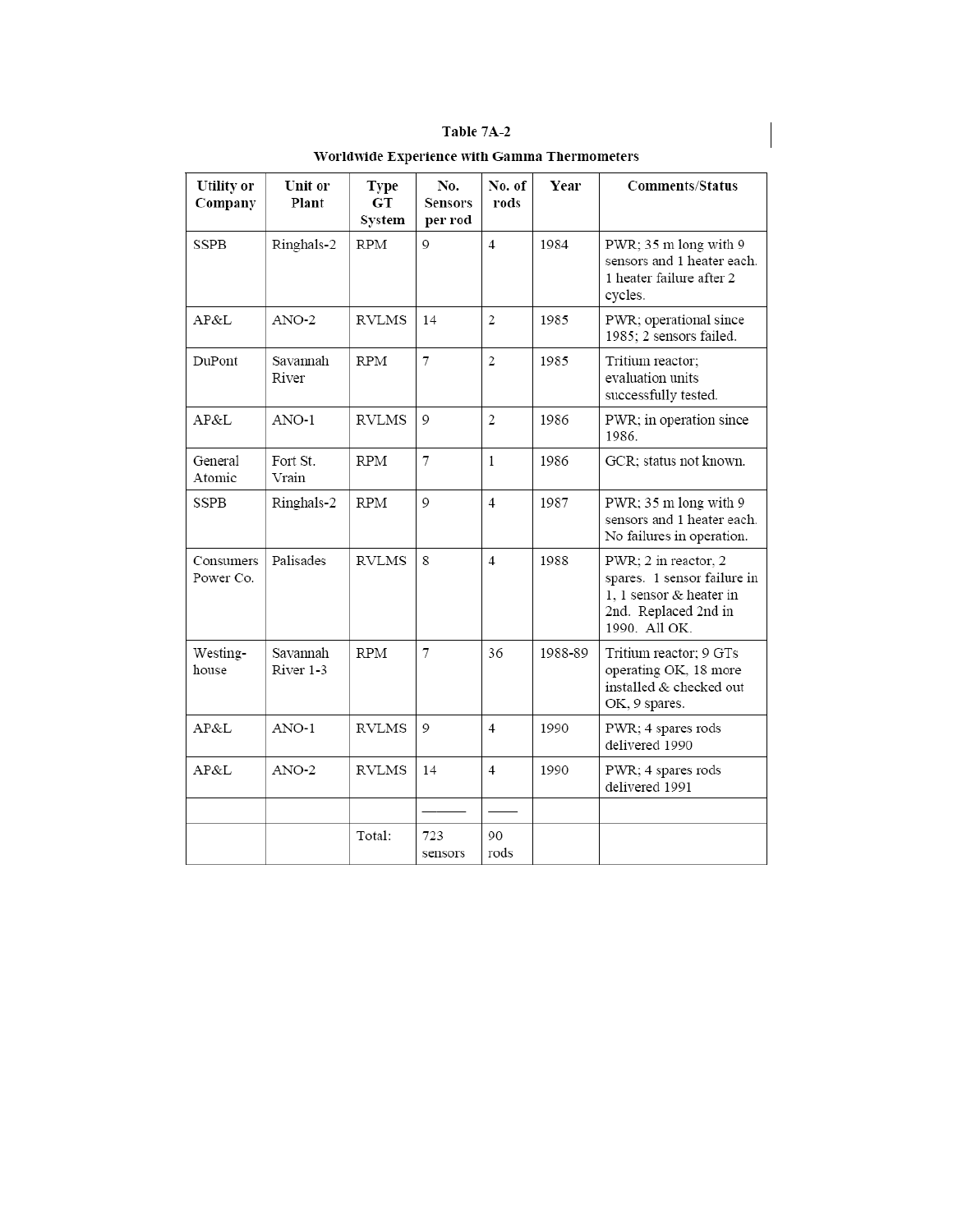Appendix C Figure 7.2-8, Axial Distribution of LPRM Detectors<sup>3</sup>

<sup>&</sup>lt;sup>3</sup> GE Nuclear Energy, "ESBWR Design Control Document," Tier 2, Chapter 7, "Instrumentation and Control Systems," 26A6642AW, p. 7.2-60.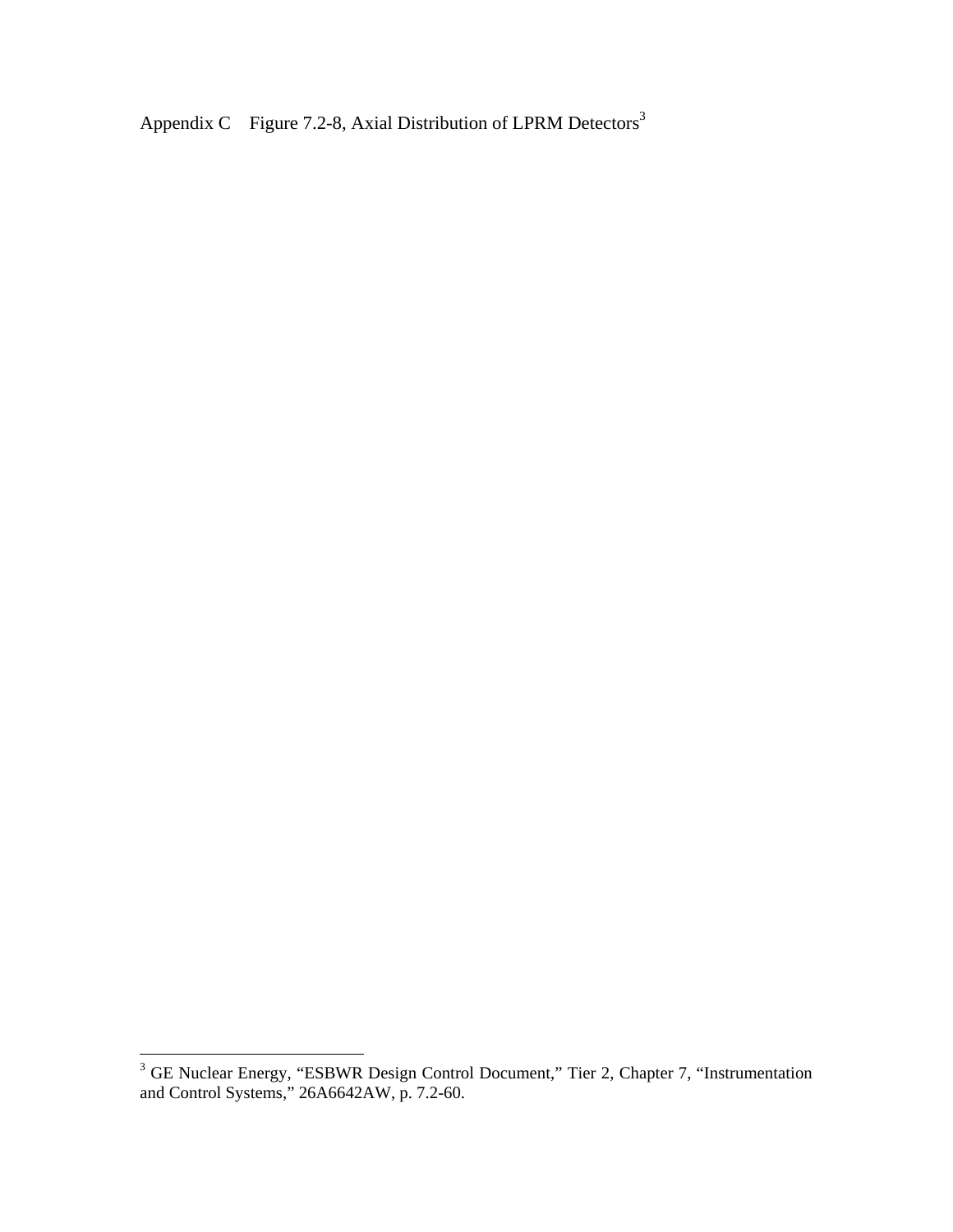

Figure 7.2-8. Axial Distribution of LPRM Detectors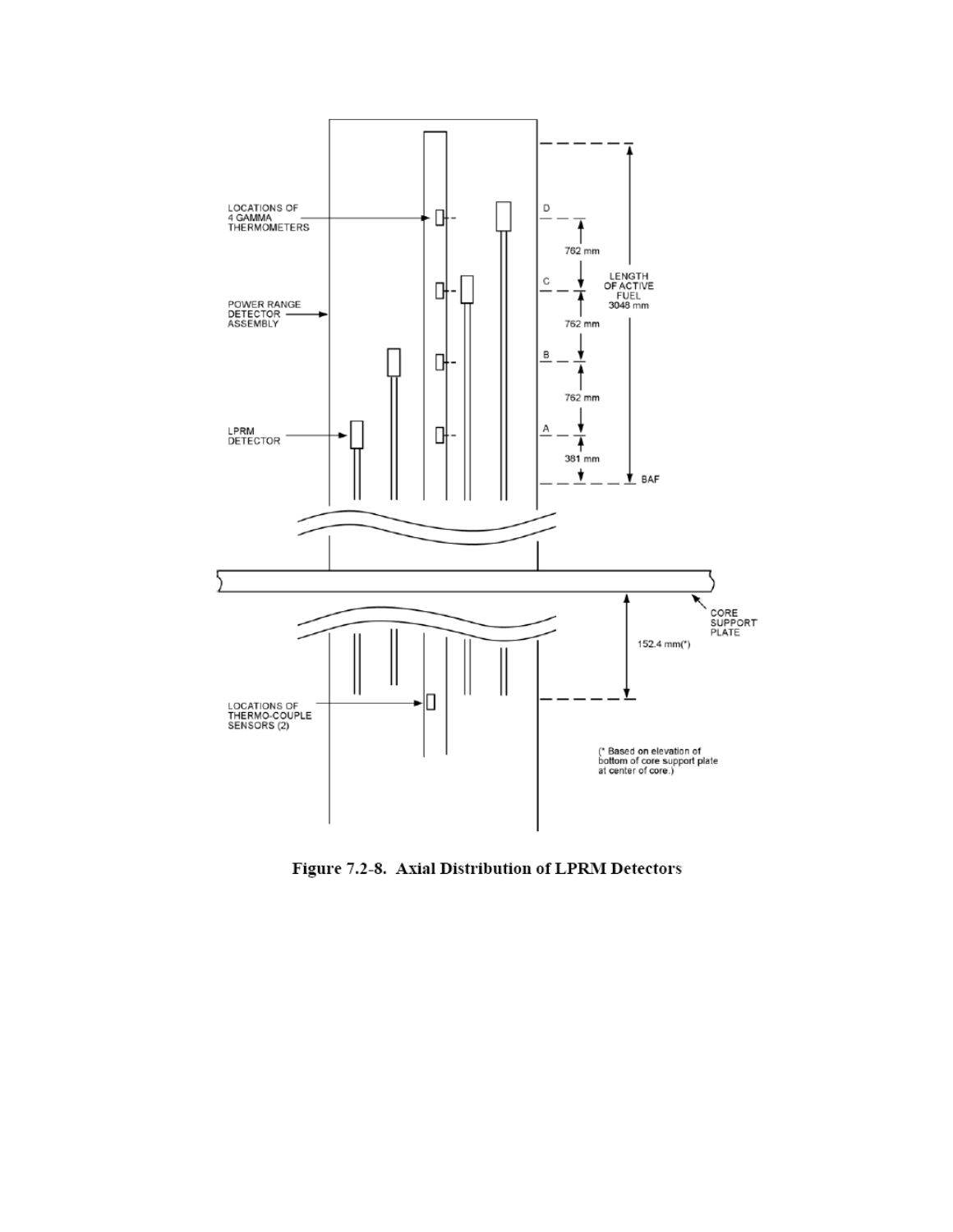Appendix D Figure 7.2-7, LPRM Locations in the Core<sup>4</sup>

 4 GE Nuclear Energy, "ESBWR Design Control Document," Tier 2, Chapter 7, "Instrumentation and Control Systems," 26A6642AW, p. 7.2-59.